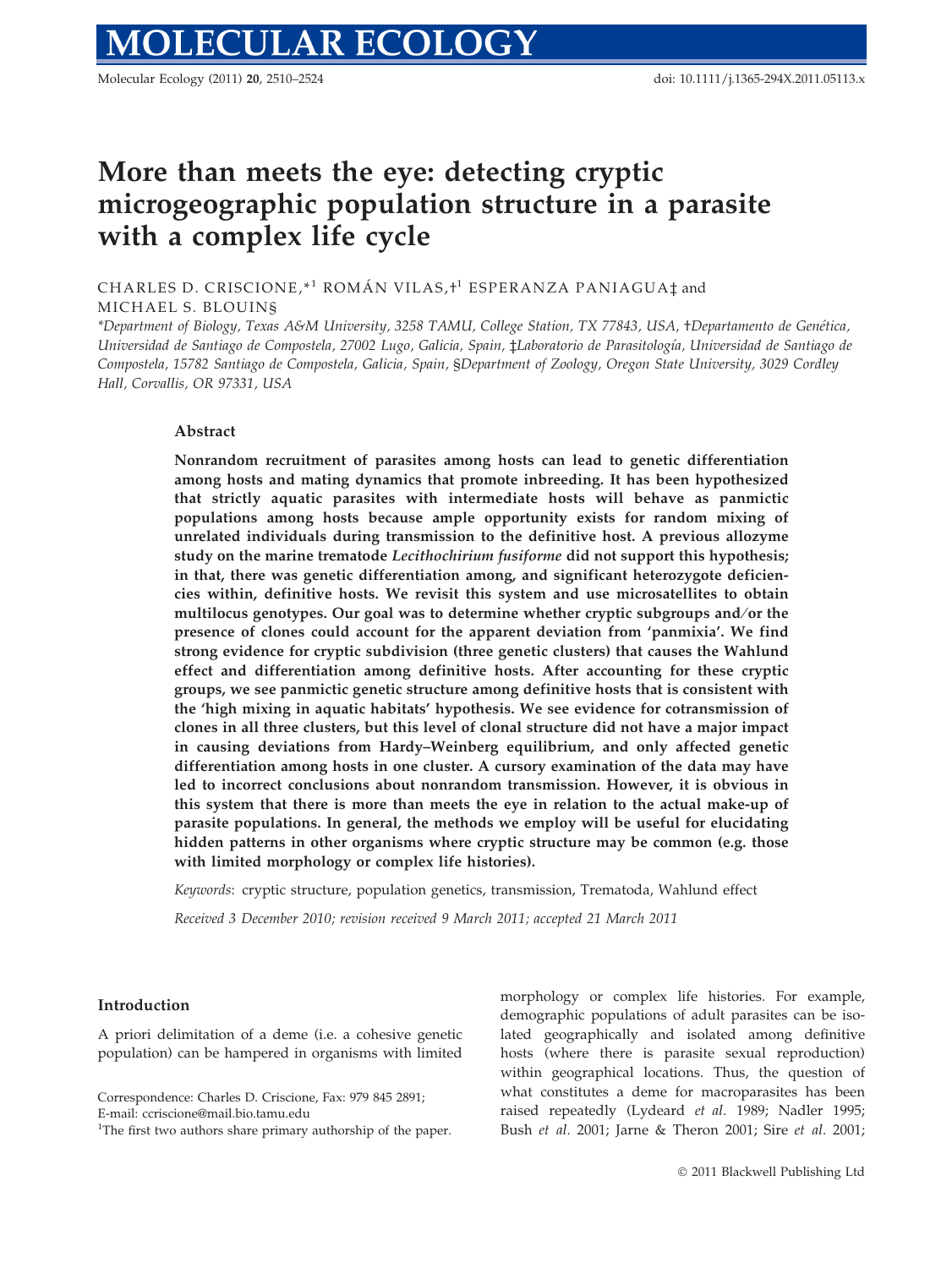Criscione et al. 2005; Criscione & Blouin 2006). In terms of the distribution of parasites among hosts, the component population refers to all the parasites in a population of hosts, while the infrapopulation refers to the parasites in an individual host (Bush et al. 1997). The extent to which parasite populations are genetically subdivided at some level below that of the component population (e.g. into infrapopulations or groups of infrapopulations) has enormous practical consequences for their evolution. This is because (i) subdivision will influence the component population effective size, and thus overall levels of genetic diversity (Criscione & Blouin 2005; Prugnolle et al. 2005a), and (ii) subdivision changes the frequency distribution of single and multilocus genotypes (MLGs), thus altering opportunities for response to selection and adaptive evolution. For example, cotransmission of related individuals between hosts can greatly increase the rate of response to selection for rare recessive alleles in the component population, such as in the evolution of drug resistance (Cornell et al. 2003; Schwab et al. 2006).

We know very little about the extent to which adult parasite component populations are typically subdivided at lower levels. These levels could include individual infrapopulations, groups of infrapopulations (e.g. social or family groups of hosts, or hosts in particular microenvironments), temporal groups or even groups determined by intermediate host specificity, but that lack individual host affiliation in the definitive host. The answer depends on the life cycle and ecology of transmission of the parasite. For example, if offspring from the same definitive host infrapopulation frequently transmit together (i.e. clumped transmission) to new definitive hosts or reinfect their natal host, there will be substructuring among hosts. Alternatively, if there is substantial mixing of offspring from different infrapopulations before transmission to the next definitive host, there will be no demic structure below the component population level (Criscione et al. 2005; Prugnolle et al. 2005a; Criscione & Blouin 2006).

Among digenean trematodes, the asexual reproductive phase that occurs in mollusc first intermediate hosts adds another dynamic that influences the withinand among-host parasite population structure. In particular, the theoretical work by Prugnolle et al. (2005a) shows that a high variance in clonal reproductive success can decrease the effective size of a parasite component population and increase differentiation among definitive hosts. Furthermore, transmission that leads to clones in the same definitive host can increase the potential for inbreeding as mating between clones is equivalent to selfing in a hermaphroditic species (which most digeneans are). It is important to note that the clones cannot persist over generations because of an obligate sexual phase in the definitive host (Fig. 1).

Little is known about the population genetic structure of digeneans in fully aquatic systems. It has been predicted that strictly aquatic parasites with several intermediate hosts will behave as large, panmictic populations (at the component population level) because ample opportunity exists for mixing of unrelated individuals or clones during transmission to the definitive host (Criscione & Blouin 2006). However, there have been few explicit empirical tests of this hypothesis at the level of the definitive host (e.g. Criscione & Blouin 2006) with most work being conducted in second intermediate hosts (Rauch et al. 2005; Keeney et al. 2007a,b; Leung et al. 2009). Thus far, these studies, which utilized multilocus microsatellite genotypes, support the above hypothesis as few clones have been detected (>97% of genotyped worms are unique genotypes), and no deviations from Hardy–Weinberg equilibrium were observed across infrapopulations (except for null alleles suspected by Leung et al. 2009). One apparent exception to the 'high mixing in aquatic habitats' pattern was reported from an



Fig. 1 Generalized life cycle of Lecithochirium spp. (Matthews & Matthews 1988). Adult flukes (with obligate sexual reproduction) infect the stomachs of conger eels. Eggs pass into the water via host faeces (1). Eggs are eaten by a gastropod (Gibbula spp.) where a miracidium becomes a mother sporocyst, which generates several daughter sporocysts (asexual reproduction). The daughter sporocycsts in turn produce many cercariae (asexual reproduction), which leave the snail (2) and penetrate a copepod. Small fish serve as third intermediate hosts (IH) upon eating an infected copepod (3). The conger eel definitive host becomes infected (4) upon ingesting an infected third intermediate host. Notice that steps 1, 2, 3 and 4 provide chances for mixing of parasite offspring before recruitment back into a definitive host. However, only steps 2, 3 and 4 allow mixing of clonal flukes produced in the snail before recruitment into the definitive host. Clones do not persist across generations because of the obligate sexual phase in the definitive host.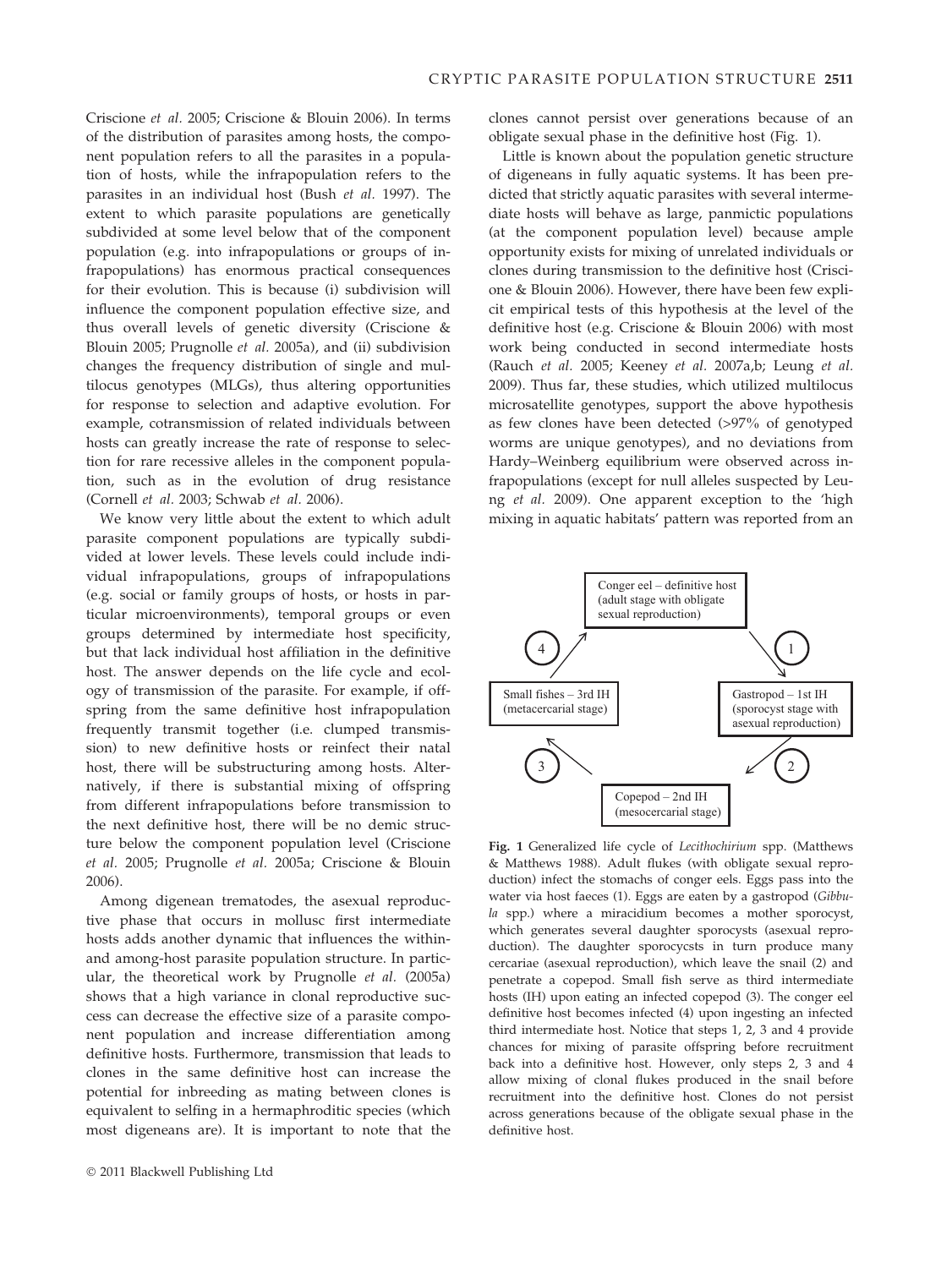allozyme study where the marine digenean Lecithochirium fusiforme was collected from a population of conger eels (Conger conger) in a single bay in Spain (Vilas et al. 2003).

Lecithochirium fusiforme is a common stomach parasite of conger eels (definitive host) in the Atlantic Ocean off the coast of Europe (Gibson & Bray 1986). Infrapopulations can vary in intensity from the teens to the low hundreds, and prevalence typically averages about 70% throughout the year, although some seasonality has been suggested (Vilas & Paniagua 2004). The exact life cycle is not known, but sympatric congeners cycle through four hosts where gastropods (Gibbula spp.), copepods, and small fishes are the first, second and third intermediate hosts, respectively before reaching the definitive host (Fig. 1). Adult lifespan in conger eels is unknown, but likely a few months. The longevity (viable for at least 12–15 months) of the encapsulated metacercariae in fish, third intermediate hosts (Matthews & Matthews 1988), may facilitate the accumulation of specimens from several generations of the parasite. Thus, for L. fusiforme, one might expect high mixing of parasite offspring and low cotransmission of clones to definitive hosts. Therefore, we expect little subdivision among infrapopulations, and genotypic frequencies in agreement with Hardy–Weinberg expectations in both individual infrapopulations and the component population as a whole. Nevertheless, Vilas et al. (2003) found (i) moderate genetic differentiation among infrapopulations and (ii) significant heterozygote deficiencies within infrapopulations that varied in magnitude among loci and among infrapopulations. Taken at face value, these results do not support the hypothesis of high mixing in aquatic habitats. Rather, the results suggest nonrandom recruitment and mating of parasites among infrapopulations. However, the authors ruled out inbreeding as an explanation because three loci were in Hardy–Weinberg equilibrium. They go on to hypothesize that the heterozygote deficits could be caused by the Wahlund effect resulting from the recruitment of parasites from genetically differentiated groups into infrapopulations. This hypothesis, if true, does not necessarily negate the aquatic mixing hypothesis. For example, there could be random mating and no among-infrapopulation structure within each of the genetically differentiated groups. Unfortunately, Vilas et al. (2003) could analyse only one or two loci per individual because the parasites are small. Without MLGs, there is little ability to delineate cryptic structure (e.g. reproductively isolated groups) in a sample of individuals. Thus, it was not possible for Vilas et al. (2003) to test their hypothesis of cryptic subgroups. The lack of MLGs also precluded Vilas et al. (2003) from assessing the role of clonal structure (proportion and cotransmission

of clones) in influencing their results. In addition, allozyme artefacts on certain loci, such as null alleles or zymogram misscoring, and the effect of natural selection cannot be ruled out in the data set of Vilas et al. (2003).

In this study, we resample L. fusiforme from the same population of eels, but this time using microsatellite loci to obtain MLGs. Our goal was to test whether cryptic subgroups and/or the presence of clones could explain the possible causes of the Hardy–Weinberg disequilibrium and deviation from panmixia among infrapopulations observed in the allozyme study of Vilas et al. (2003). If microsatellite loci show the same disequilibria, then we can rule out allozyme artefacts. With MLGs, we can test for clonal structure and use patterns of Hardy–Weinberg and linkage disequilibrium to test for cryptic subdivision within the component population. We find that cryptic subdivision (into three genetic clusters) does indeed explain the variable deviations from Hardy–Weinberg equilibrium and the differentiation among infrapopulations. After accounting for the three cryptic groups of parasites, we see a panmictic genetic structure among infrapopulations which is consistent with the 'high mixing in aquatic habitats' after all. We detected a small to moderate number of clones in all three clusters, with only one cluster showing higher clonal structure than that reported in other aquatic systems. We show that the presence of clones in Cluster II decreases  $F_{\text{IS}}$  within and increases  $F_{\text{ST}}$  among infrapopulations, as predicted by theory (Prugnolle et al. 2005a).

# Materials and methods

## Sampling and genotyping

Between January and April 2005, specimens identified as Lecithochirium fusiforme were collected from 12 conger eels. The fish were caught in an area of approximately 50 km<sup>2</sup> within Ría de Arousa (42°34'N; 8°56'W), a coastal embayment in Galicia, of northwestern Spain. Fish were caught by hook and immediately eviscerated. Transport of abdominal viscera to the laboratory, and collection and identification of parasites were as in the study by Vilas et al. (2003) and Vilas & Paniagua (2004). Flukes were stored in 70% ethanol. A total of 520 worms were genotyped at seven microsatellites (loci 18B10, 18A5, 20D1, 14F11, 18B8, 18E2, 14A5A; GenBank accessions DQ413187–DQ413192) as in the study by Vilas et al. (2006). Controls with fish DNA were negative. We threw out 13 specimens from the data set because of missing data or ambiguity in scoring. The remaining 507 worms retained in the study were typed at all seven loci (i.e. no missing data). The number of analysed worms per host, and per host within parasite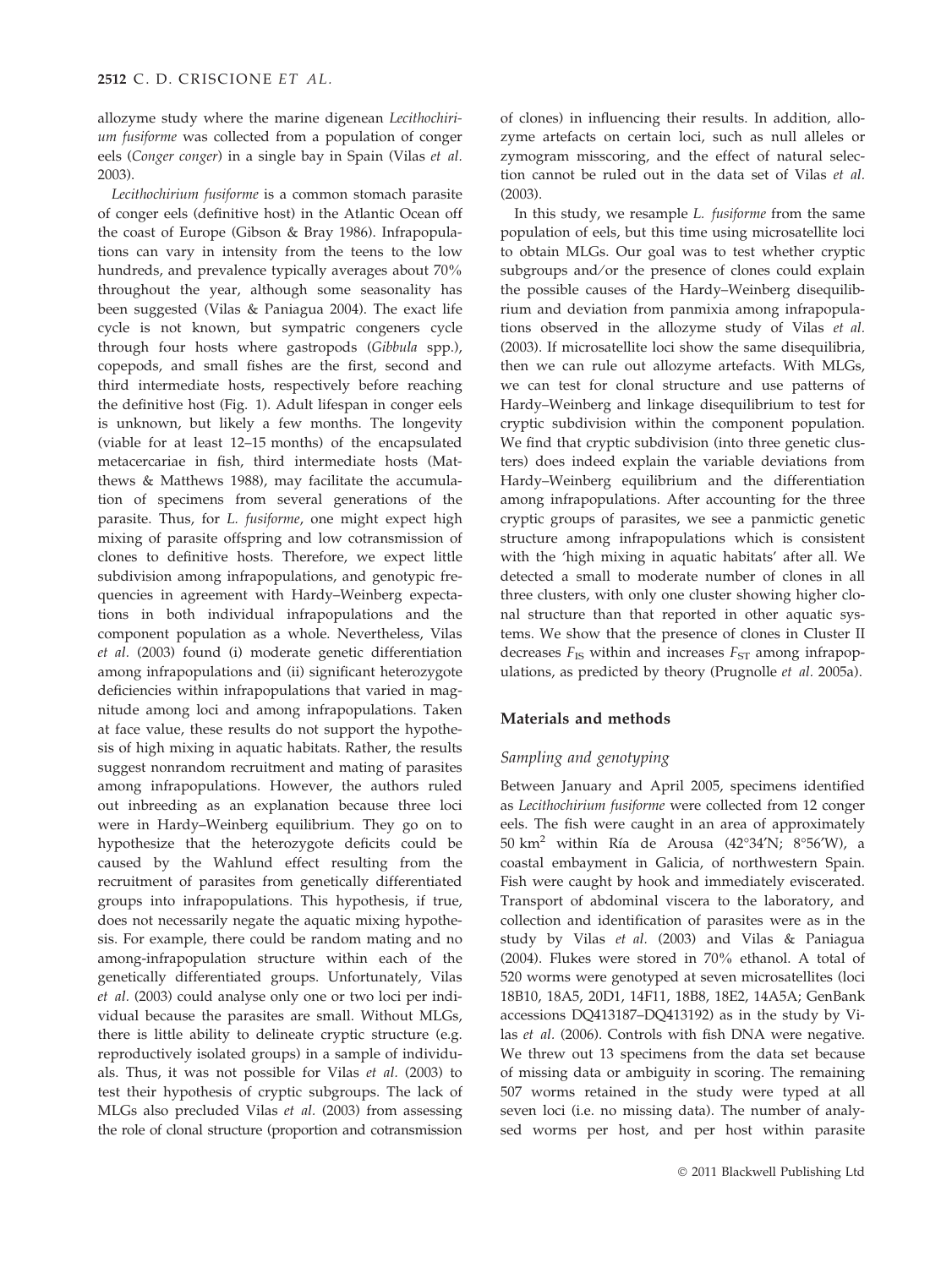**Table 1** Distribution of MLGs that had significant  $P_{\text{sex}}$  values. Unless noted, all  $P_{\text{sex}}$  values (i.e. the probability of getting at least n identical genotypes in the total sample size  $P_{\rm sex}$  values (i.e. the probability of getting at least n identical genotypes in the total sample size  $P_{\rm sex}$  values. Unless noted, all across all hosts of a given parasite cluster) were significant at  $n = 2$ across all hosts of a given parasite cluster) were significant at  $n = 2$ Distribution of MLGs that had significant

|                                                                                                                                                                                                                                                                                                                                                                                                                                                                                                                                                                                                                                                                                                                                                                                                                                                                      |     | Cluster I clonest |               |    |        | Cluster       | II clones |    |    |   |    |   |    |    |    |     |     |    | Cluster III dones |   |    | Unassigned<br><b>MLG</b> |  |
|----------------------------------------------------------------------------------------------------------------------------------------------------------------------------------------------------------------------------------------------------------------------------------------------------------------------------------------------------------------------------------------------------------------------------------------------------------------------------------------------------------------------------------------------------------------------------------------------------------------------------------------------------------------------------------------------------------------------------------------------------------------------------------------------------------------------------------------------------------------------|-----|-------------------|---------------|----|--------|---------------|-----------|----|----|---|----|---|----|----|----|-----|-----|----|-------------------|---|----|--------------------------|--|
| Host ID                                                                                                                                                                                                                                                                                                                                                                                                                                                                                                                                                                                                                                                                                                                                                                                                                                                              |     |                   | $rac{1}{201}$ | 40 | 42     | $\simeq$      |           | 24 | 27 | ₽ | 47 | S | 57 | 69 | 97 | 117 | 142 | z  |                   | B | 62 | Χğ                       |  |
|                                                                                                                                                                                                                                                                                                                                                                                                                                                                                                                                                                                                                                                                                                                                                                                                                                                                      |     |                   |               |    |        |               |           |    |    |   |    |   |    |    |    |     |     |    |                   |   |    |                          |  |
|                                                                                                                                                                                                                                                                                                                                                                                                                                                                                                                                                                                                                                                                                                                                                                                                                                                                      |     |                   |               |    |        | 255           |           |    |    |   |    |   |    |    |    |     |     |    |                   |   |    |                          |  |
|                                                                                                                                                                                                                                                                                                                                                                                                                                                                                                                                                                                                                                                                                                                                                                                                                                                                      |     |                   |               |    |        | đ<br>$\Omega$ |           |    |    |   |    |   |    |    |    |     |     |    |                   |   |    |                          |  |
|                                                                                                                                                                                                                                                                                                                                                                                                                                                                                                                                                                                                                                                                                                                                                                                                                                                                      | 33  |                   |               |    |        |               |           |    |    |   |    |   |    |    |    |     |     |    |                   |   |    |                          |  |
|                                                                                                                                                                                                                                                                                                                                                                                                                                                                                                                                                                                                                                                                                                                                                                                                                                                                      |     |                   |               |    |        |               |           | m  |    |   |    |   |    |    |    |     |     | 28 |                   |   |    |                          |  |
|                                                                                                                                                                                                                                                                                                                                                                                                                                                                                                                                                                                                                                                                                                                                                                                                                                                                      | 话   |                   | m             | 4  |        |               |           |    |    |   |    |   |    |    |    |     |     |    |                   |   |    |                          |  |
| Sum                                                                                                                                                                                                                                                                                                                                                                                                                                                                                                                                                                                                                                                                                                                                                                                                                                                                  | 235 | $\sim$            |               | œ  | $\sim$ | 186           | S         | Ċ. | S  |   |    |   |    |    |    |     | 2   | N  |                   |   |    |                          |  |
| §Nine worms were not assigned unequivocally to any cluster (Q-value < 70% to a single cluster). Three of these individuals had the same genotype; however, it is not possible to test whether these individuals are clonemates<br>For each cluster, we show N, the number of individuals per host, and the distribution of Multilocus genotypes (MLGs) identified as being clonerates (see Materials and methods for criteria). Clone IDs are the italicized num<br>IMLGs 30 and 40 from Cluster I had significant P <sub>eex</sub> values at $n = 4$ and 3, respectively. Thus, there may be up to three or two individuals that are the product of a sexual event within these two MLGs, respectively (i.e.<br>numbered consecutively within each cluster, thus MLG 40 in Cluster I is not that same as MLG 40 in Cluster II<br>individuals may be the same clone) |     |                   |               |    |        |               |           |    |    |   |    |   |    |    |    |     |     |    |                   |   |    |                          |  |
| allele frequencies.                                                                                                                                                                                                                                                                                                                                                                                                                                                                                                                                                                                                                                                                                                                                                                                                                                                  |     |                   |               |    |        |               |           |    |    |   |    |   |    |    |    |     |     |    |                   |   |    |                          |  |

CRYPTIC PARASITE POPULATION STRUCTURE 2513

clusters (see Results), is given in Table 1 (additional sampling details are in Tables S1 and S2, Supporting information).

#### Tests for cryptic structure

We observed many individuals that shared the same MLG. Therefore, we first reduced the full data set  $(N = 507)$  to only one representative of each MLG (reduced data set  $N = 332$ ). We explain the reasoning for this initial reduction in the Discussion. Two methods were used to determine whether there was cryptic structure in this set of unique MLGs. First, we used STRUCTURE v2.1 (Falush et al. 2003) to identify the most likely number of groups within the entire dataset. We ran values of  $K = 1-6$  with five replications of each run (50 000 burnin, 100 000 replications) using the correlated allele frequencies and admixture models. As STRUCTURE assumes Hardy–Weinberg and linkage equilibrium among loci, we also used multivariate methods, which do not carry these assumptions. We used the following multivariate methods to visualize potential cryptic structure: PCA in ADEGENET (Jombart 2008), PCoA (Principle Coordinate Analysis) in GENALEX v6.41 (Peakall & Smouse 2006) and AFC in GENETIX v4.05 (Belkhir et al. 2004). Qualitatively, all multivariate methods gave very similar results; thus, we only show the PCoA results.

STRUCTURE and the PCoA plot were concordant in identifying three very distinct clusters to which we could confidently assign all but seven MLGs (Fig. 2; details in Results). Thus, we treated each cluster as a separate population in subsequent analyses, as described in the next paragraph. The seven unassigned MLGs (nine individuals) were excluded from further analyses (see Results and discussion).

We estimated  $F_{ST}$  (Weir & Cockerham 1984) among the three clusters (i.e. ignoring host boundaries) using FSTAT v2.9.3 (Goudet 1995).  $F_{ST}$  values were standardized following Meirmans (2006) by recoding the data set (for details see Criscione & Blouin 2007).

# Tests for clones and clonal structure

The low diversity at the loci suggested that we would observe multiple individuals having the same MLG (hereafter 'multicopy MLGs') by chance alone. Thus, we determined whether the seven loci had enough power to identify all genetically unique individuals within each cluster by using GENCLONE v2.0 (Arnaud-Haond & Belkhir 2007) to resample loci and recalculate the number of unique MLGs for all locus combinations from 1 to 7. That the mean number of unique MLGs never reached an asymptote over all combinations of loci from 1 to 7 (data not shown) indicated that we had low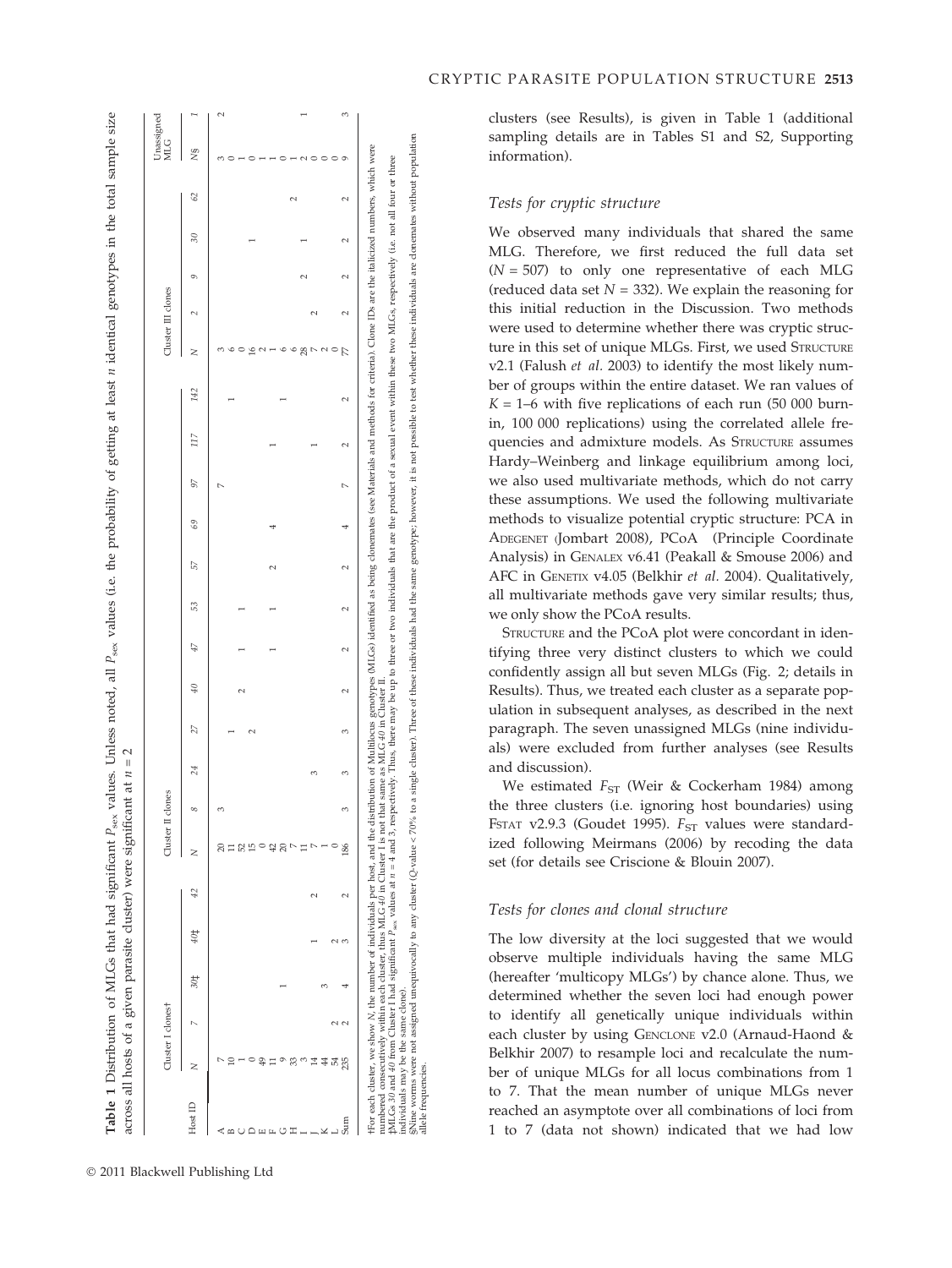## 2514 C. D. CRISCIONE ET AL.

power to distinguish genetically unique individuals in all three clusters (i.e. many unrelated individuals will have identical 7-locus genotypes by chance alone). Therefore, we conducted three analyses to test for the presence of true clones in each of the clusters.

- 1 We tested whether the total number of unique MLGs observed in each cluster was significantly less than the number expected in a same-sized sample of unrelated individuals drawn from the same allele frequency distribution. We performed this overall test for clonal structure by randomizing alleles among individuals within each cluster and recalculating the number of unique MLGs expected (9 999 randomizations). If clonal structure exists, then the mean number of unique MLGs simulated will be greater than the number of unique MLGs observed. These tests, which implicitly assume random mating, were carried out with GENODIVE (beta version by P. Meirmans; http://www.bentleydrummer.nl/software/software/ GenoDive.html).
- 2 To identify truly clonal individuals within each cluster, we used GENCLONE to calculate  $P_{\text{sex}}$  values for each multicopy MLG (significance determined at  $P_{\text{sex}}$  < 0.05).  $P_{\text{sex}}$  is the probability of observing *n* copies of a MLG in a sample of size N. If the  $P_{\text{sex}}$  of a multicopy MLG at  $n = 2$  is significant, then all copies of that MLG can be considered to be the product of clonal reproduction (Gregorius 2005). If  $P_{\text{sex}}$  is not significant at  $n = 2$ , but is significant for some  $n > 2$ , then one can only reject the hypothesis that more than  $n-1$  clones exist within  $n$  copies of that MLG (Gregorius 2005). For example, if a MLG occurs as four copies and  $P_{\text{sex}}$  is significant at  $n = 3$  but not at  $n = 2$ , then one can conclude that at most three of the four genetically identical individuals can be clonemates. GENCLONE can calculate  $P_{\text{sex}}$  based on random mating or accounting for inbreeding; however, either calculation yielded the same result in our study in part because of the fact that each cluster had no significant level of inbreeding (see Results).
- 3 We tested whether those significant multicopy MLGs  $(P_{\text{sex}} < 0.05$  at  $n = 2)$  tended to co-occur in the same hosts more often than expected by chance alone. Because of the many hosts involved in the life cycle, evidence that the significant multicopy MLGs also tend to co-occur in the same eel would be strong evidence that they really represent clones. For significant multicopy MLGs at  $n = 2$ , we tested the null hypothesis of no association between members of a putative clone and the infrapopulation in which each member was collected. If there is clumped transmission of clones, there will be a significant association. Substantial mixing of clones before reaching the definitive



Fig. 2 Cluster assignments based on the STRUCTURE analysis superimposed on the individual-based PCoA analysis in GEN-ALEX v6.41. Both analyses were conducted after collapsing all repeated multilocus genotypes (MLGs) into single individuals. The three clusters are represented by the different shapes. Solid circles correspond to the seven putatively hybrid (admixed) MLGs (i.e. Q-value < 0.7). Notice there is near complete agreement between the two analyses in the assignment of individuals to three clusters.

host would lead to no association. This analysis requires a contingency table of each putative clone  $\times$ infrapopulation. For example, in Cluster III, there are 77 individuals (spread over 10 hosts) of which four MLGs with two copies each were significant (Table 1). This creates a 73 (MLGs)  $\times$  10 (infrapopulations) contingency table. Because these contingency tables contain many cells with 0 or 1, we used the program RXC (by M. Miller; http://www.marksgeneticsoftware.net/). RXC employs the metropolis algorithm to obtain an unbiased estimate of the exact P-value (i.e. Fisher's exact test) for any sized contingency table. The following Markov chain parameters were used to test significance: 5000 dememorizations, 5000 batches, 5000 permutations per batch. Results of clonal analyses are given in Table 2.

# Tests of the effects of cryptic subdivision and of clones on genetic structure

All estimates and significance tests of  $F_{IS}$  and  $F_{ST}$  (Weir & Cockerham 1984) were generated using FSTAT (Goudet 1995). For all analyses using  $F_{ST}$ , we also report standardized  $F_{ST}$  values following the recoding scheme suggested by Meirmans (2006).

We examined the effects of cryptic structure on Hardy–Weinberg and genotypic equilibrium by comparing component populations (i.e. all parasites among all hosts sampled) that were composed of each cluster sepa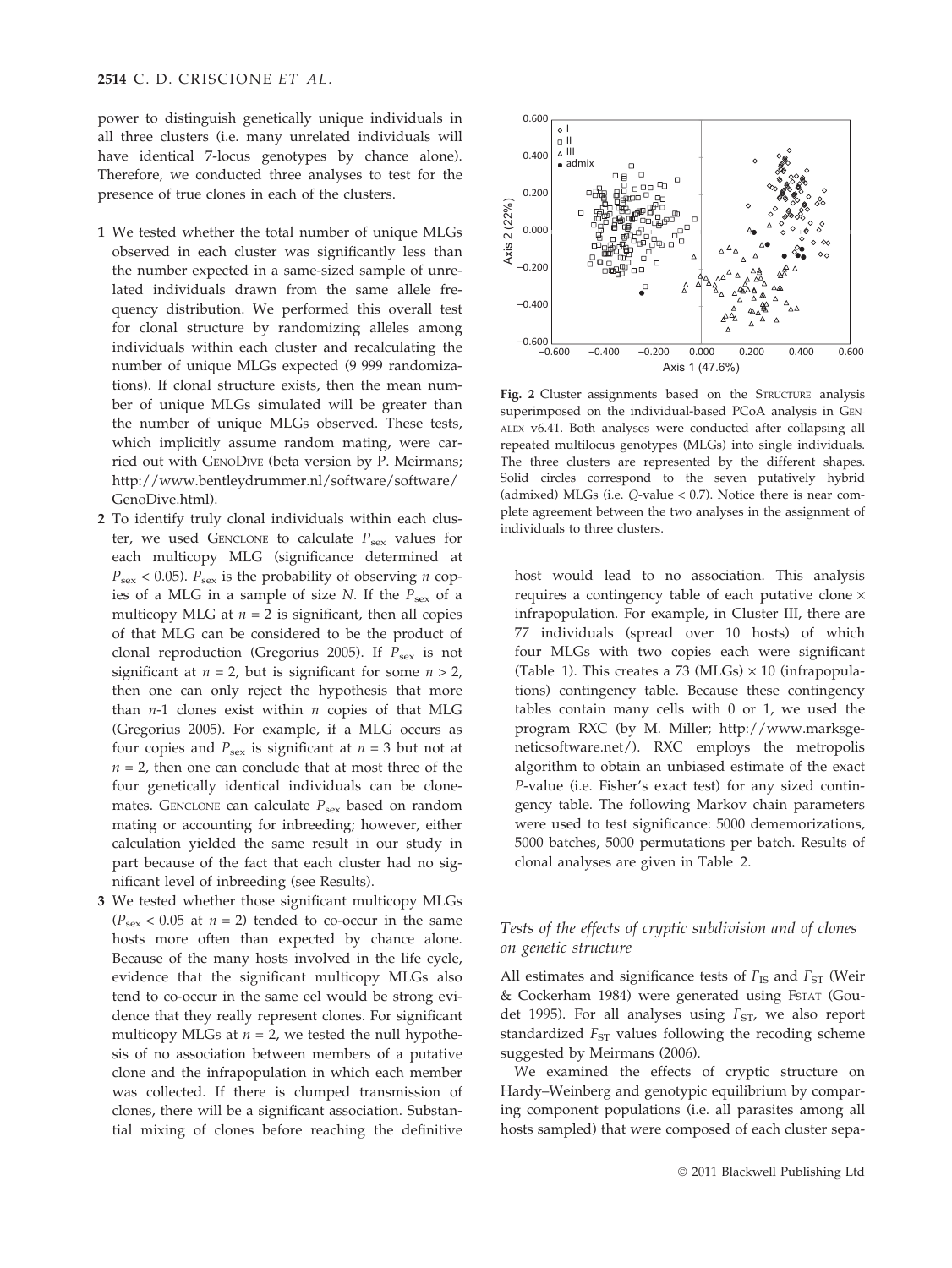rately to the component population that did not distinguish among clusters. Hardy–Weinberg and genotypic equilibrium were tested with 1000 randomizations of alleles among individuals or of genotypic associations among pairs of loci, respectively. We quantified genotypic disequilibrium within each relevant sample as the number of pairwise combinations of loci that were statistically significant ( $P < 0.05$ ) of the total number of pairwise comparisons. We also used the Z-transform test (Whitlock 2005) to combine probabilities across pairwise tests to determine whether there was overall significant genotypic disequilibrium within each relevant sample. To examine the effects of clonal structure at the component population level, the previous tests were analysed with and without all repeated copies of MLGs. In the without tests, all multicopy MLGs (whether significant or not) were reduced to one unique copy over the whole data set. We did not just remove significant MLGs because we wanted to contrast the results from each cluster component population to the component population data set that does not distinguish among clusters, where testing clone significance cannot be done owing to lack of a suitable baseline allele frequency distribution (see Discussion). These results are presented in Table 3.

We also compared among-infrapopulation hierarchical F-statistics between a data set that did not distinguish among clusters to that in data sets that were composed of individuals from their respective clusters. Significance of average  $F_{\text{IS}}$  within hosts and of  $F_{\text{IT}}$  was tested with 10 000 randomizations of alleles among individuals within infrapopulations and overall, respectively. Differentiation among infrapopulations was tested with 10 000 randomizations of genotypes among infrapopulations. To examine the effects of clonal

Table 2 Summary of the number of MLGs and evidence for clonal structure in the three clusters

|             | N <sup>+</sup> | N-MLGst | $N-MLGs$<br>simulated<br>$(P-value)$ § | Observed<br>$MLG > 1$ copy | $N-MLGs$<br>with $P_{\rm sev}$<br>$< 0.05$ at $n = 2$ | P-value of random<br>association of clones<br>among hosts |
|-------------|----------------|---------|----------------------------------------|----------------------------|-------------------------------------------------------|-----------------------------------------------------------|
| Cluster I   | 235            | 89      | 88.5 (0.618)                           | 42                         |                                                       | 0.025                                                     |
| Cluster II  | 186            | 165     | 180.2 (0.0001)                         |                            | 11                                                    | 0.000                                                     |
| Cluster III | 77             | 71      | 74.1 (0.059)                           |                            |                                                       | 0.024                                                     |

MLGs, multilocus genotypes.

†The total number of individuals genotyped that were assigned to each cluster.

‡The number of unique MLGs observed within each cluster.

§The mean number of unique MLGs simulated after 9 999 randomizations of alleles among individuals (in parentheses is the P-value, the proportion of simulated values that were less than or equal to the observed value).

**Table 3**  $F_{15}$ , genotypic disequilibrium (GD) among loci, gene diversity ( $H_s$ ) and allelic richness (A) for the component population as a whole (i.e. treating all parasites within all hosts as one population) and for the component population of each cluster separately

|             | Sample sizet |       | $F_{\rm IS}$ |            | GD <sup>+</sup> |              | $Hs$ \$ |       | $A\P$ |       |
|-------------|--------------|-------|--------------|------------|-----------------|--------------|---------|-------|-------|-------|
|             | wtt          | w/out | W            | w/out      | W               | w/out        | W       | w/out | W     | w/out |
| All         | 498          | 325   | $0.350***$   | $0.311***$ | $21(21)$ ***    | $21(21)$ *** |         |       |       |       |
| Cluster I   | 235          | 89    | 0.025        | $0.079*$   | (15)            | 0(15)        | 0.233   | 0.298 | 2.51  | 2.90  |
| Cluster II  | 186          | 165   | 0.015        | 0.028      | $6(21)$ **      | 1(21)        | 0.441   | 0.444 | 3.99  | 4.02  |
| Cluster III | 77           | 71    | 0.028        | 0.033      | 0(15)           | 0(15)        | 0.391   | 0.397 | 3.71  | 3.71  |

MLGs, multilocus genotypes.

†The nine individuals that could not be unequivocally assigned to one of the three clusters were excluded from these analyses.  $\ddagger$ Lists the number of pairwise combinations of loci that were in significant genotypic disequilibrium at  $P < 0.05$  (the number of tested combinations are in parentheses; one locus was monomorphic in each of the Clusters I and III, hence only 15 pairwise comparisons). The asterisks in the GD columns denote significance for a test of overall genotypic disequilibrium based on the Ztransform test.

 $$H<sub>s</sub>$  is the mean gene diversity of seven loci.

 $\P$ A is mean allelic richness over all seven loci rarefied to the smallest sample size of 77 for w or 71 w/out.

††With (w) and without (w ⁄ out) all copies of the MLGs. In the w ⁄ out tests, all multicopy MLGs (whether significant or not) were reduced to one unique copy over the whole data set (see main text for reasoning).  $*P < 0.05$ ,  $*P < 0.01$ ,  $**P < 0.001$ .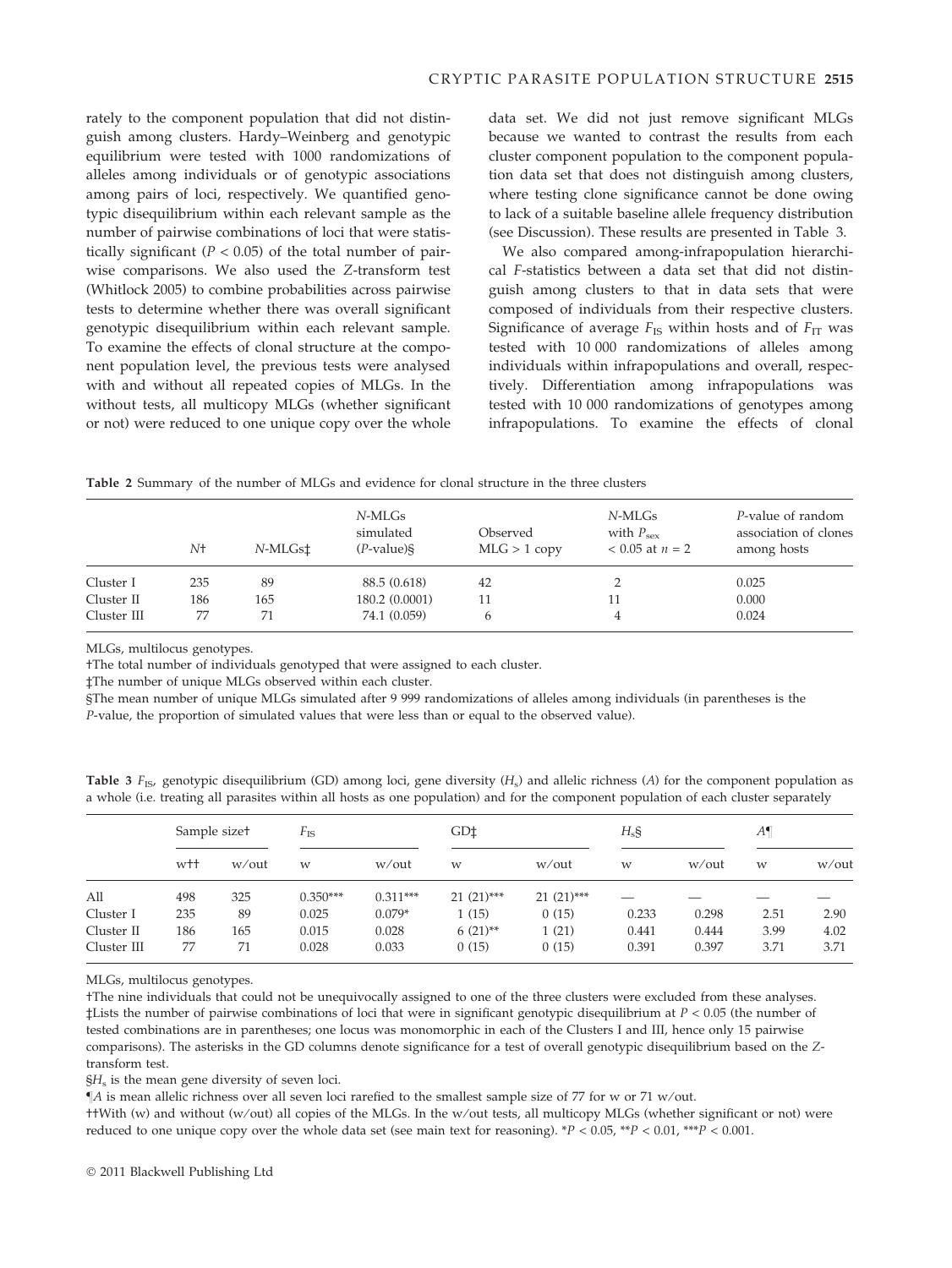structure in the hierarchical analyses, all multicopy MLGs (whether significant or not) were reduced to one unique copy per host. These results are presented in Table 4.

Both cryptic subdivision (e.g. the three clusters) and the presence of clones should increase  $F_{ST}$  among hosts and increase genotypic disequilibrium among loci. In contrast, a large amount of clonal reproduction should decrease within host  $F_{IS}$ , (Prugnolle *et al.* 2005a), counteracting the traditional Wahlund effect of cryptic subdivision.

Vilas et al. (2003) observed a surprisingly large variance in  $F_{IS}$  among loci at the component and infrapopulation levels and among infrapopulations at individual loci. Our microsatellite data showed a similar pattern when we do not distinguish among the three genetic clusters (Table 5; see Discussion). To determine whether the variation in  $F_{\text{IS}}$  among infrapopulations could be explained by the Wahlund effect caused by the three genetic groups identified by the STRUCTURE analysis, we tested for a correlation between infrapopulation multilocus  $F_{\text{IS}}$  (not distinguishing cluster membership) and the unbiased Simpson's index of diversity for a finite population (Krebs 1999). Here the diversity index quantifies the extent to which each infrapopulation is a mix of individuals from different clusters. The STRUCTURE-identified clusters were treated as three taxonomic groups for the calculation of Simpson's index for each infrapopulation. A positive correlation would support our hypothesis of the Wahlund effect. For example, infrapopulations that consist mostly of worms from one cluster (low Simpson's index) would be in Hardy–Weinberg equilibrium, while infrapopulations that were a mix of worms from two or three clusters would show large, positive  $F_{IS}$ . Results from this analysis are shown in Fig. 3. We also tested whether dissimilarity of cluster composition between infrapopulations explained the variance in pairwise  $F_{ST}$  between infrapopulations by plotting pairwise

Table 5  $F_{IS}$  among loci calculated at the component population level (i.e. treating all parasites within all hosts as one population) from Table 1 of Vilas et al. (2003) (allozymes) and this study (microsatellites). We only compare our data set where multicopy MLGs are not reduced  $(N = 498)$  to compare with Vilas et al. (2003), who could not generate MLGs

| Allozyme | $F_{\rm IS}$ | Microsatellite   | $F_{\rm IS}$ |
|----------|--------------|------------------|--------------|
| Aco      | 0.306        | 18B10            | $-0.065$     |
| Ada      | 0.649        | 18A5             | 0.289        |
| Gpi      | $-0.051$     | 20 <sub>D1</sub> | 0.385        |
| Idh      | $-0.006$     | 14F11            | 0.778        |
| $Pgm-1$  | 0.471        | 18B8             | 0.657        |
| $Pgm-2$  | $-0.008$     | 18E2             | 0.161        |
|          |              | 14A5A            | 0.104        |

MLGs, multilocus genotypes.

 $F<sub>ST</sub>$  against cluster composition dissimilarity as quantified by the Horn–Morisita index (Krebs 1999). Again, the STRUCTURE-identified clusters were treated as three taxonomic groups for the calculation of pairwise dissimilarity among infrapopulations. A Mantel test (10 000 permutations) as implemented in FSTAT was used to test for a significant correlation (results in Fig. 4).

Vilas et al. (2003) also remarked that among allozyme loci, there was a positive correlation between average within infrapopulation  $F_{\text{IS}}$  and  $F_{\text{ST}}$  among infrapopulations. Again, the presence of three clusters could explain this observation. Here loci showing the largest allele frequency differences among the three clusters would also show the highest average within-infrapopulation  $F_{IS}$  values and the highest among-infrapopulation  $F<sub>ST</sub>$  values. We tested this hypothesis by testing for correlations between, the average  $F_{\text{IS}}$  within infrapopulations per locus against the  $F_{ST}$  among infrapopulations per locus, and each of those two values against  $F_{ST}$  for that locus among the three clusters. These results are shown in Fig. 5.

Table 4 Within and among infrapopulation hierarchical F-statistics with (w) and without (w/out) all copies of MLGs. In the w/out tests, all multicopy MLGs (whether significant or not) were reduced to one unique copy per host (see main text for reasoning). In the  $F_{ST}$  columns, standardized  $F_{ST}$  (Meirmans 2006) is shown in parentheses. Results are for all worms disregarding cluster membership (All) and for each cluster separately

|             |          |     | Sample size | $F_{\text{IT}}$ |            | $F_{ST}$             |                    | $F_{\rm IS}$ |            |
|-------------|----------|-----|-------------|-----------------|------------|----------------------|--------------------|--------------|------------|
|             | # hostst | W   | w/out       | W               | w/out      | W                    | w/out              | W            | w/out      |
| All         | 12       | 498 | 410         | $0.360***$      | $0.348***$ | $0.182(0.314)$ ***   | $0.152(0.278)$ *** | $0.218***$   | $0.231***$ |
| Cluster I   | 11       | 235 | 167         | 0.026           | 0.039      | 0.011(0.015)         | $-0.003(0)$        | 0.016        | 0.042      |
| Cluster II  | 10       | 186 | 170         | 0.018           | 0.026      | $0.016$ $(0.028)$ ** | 0.004(0.007)       | 0.002        | 0.022      |
| Cluster III | 10       | 77  | 73          | 0.026           | 0.025      | $-0.011(0)$          | $-0.022(0)$        | 0.036        | 0.045      |

MLGs, multilocus genotypes.

†Representatives of each cluster were not found in all 12 hosts, hence only 10 or 11 hosts per cluster.

 $*P < 0.05, **P < 0.01, **P < 0.001.$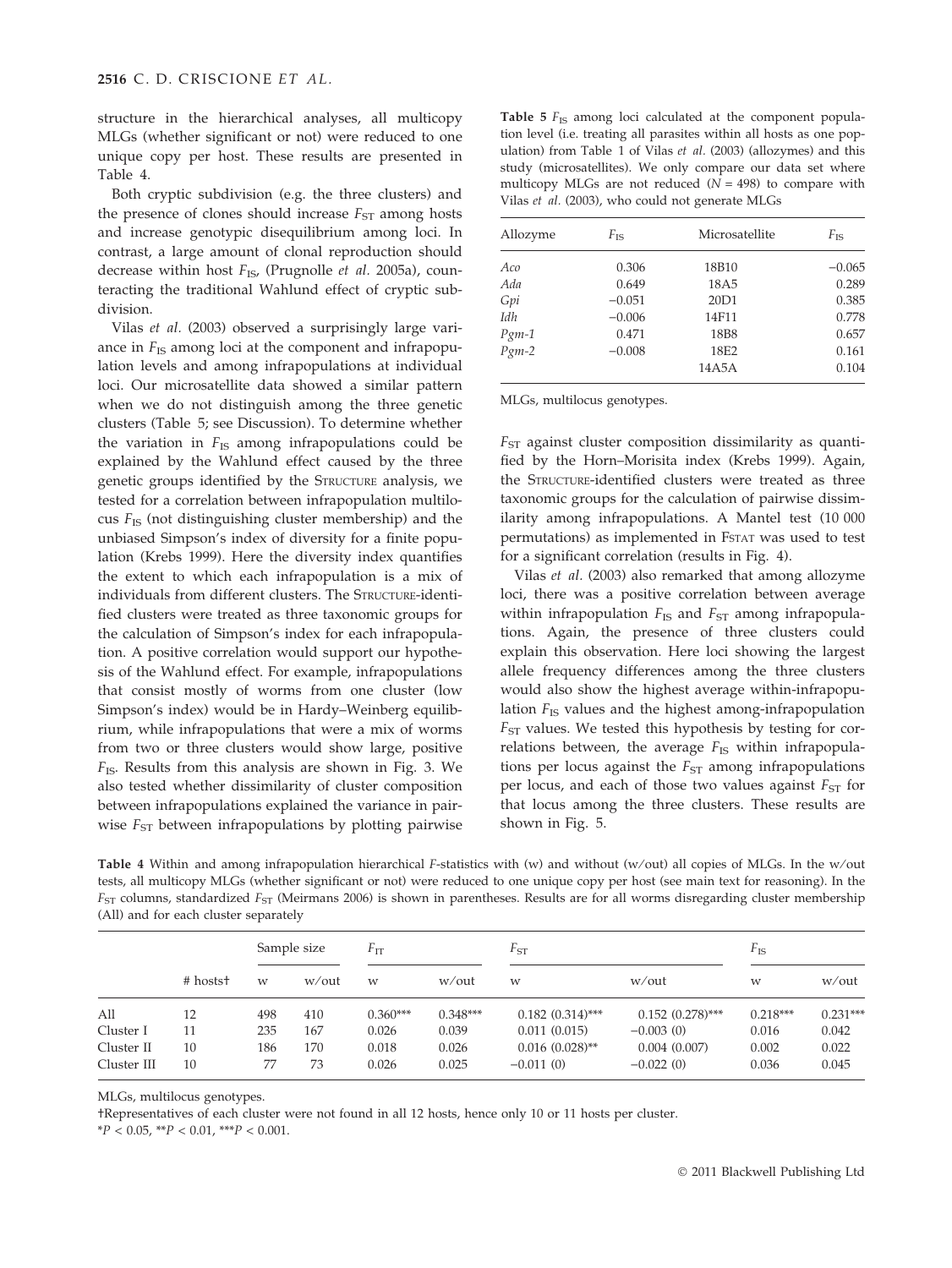

Fig. 3 Plot of multilocus  $F_{1S}$  for each infrapopulation vs. Simpson's index of diversity based on the number of individual parasites from each cluster within each infrapopulation. This analysis excluded the nine admixed individuals. Shown are the relationships when all individuals (circles) are included and when the data set is reduced to a single representative of each multilocus genotype within an infrapopulation (diamonds). (r, Pearson's correlation, is 0.84 ( $P = 0.0007$ ) and 0.88 ( $P = 0.0002$ ), respectively). The correlation demonstrates the Wahlund effect (i.e. as an infrapopulation contains a greater diversity of the three parasite clusters,  $F_{IS}$  increases).

#### Results

#### Cryptic structure

In STRUCTURE, the optimal  $K$  was determined to be 3. We obtained the same qualitative results if we run STRUC-TURE with or without the correlated allele frequencies and admixture models or with the full data set (i.e.  $N = 507$ ) (data not shown). The mean ln  $P(D)$  reached its largest values at  $K = 3$  (mean = -3427.32) and  $K = 4$ (mean  $= -3426.62$ ), and then declined (Fig. S1, Supporting information). However, at  $K = 4$ , there was a larger variance in the  $ln P(D)$  among the 5 runs (Fig. S1, Supporting information). Furthermore, at  $K \geq 4$ , the Q-values of individuals in Cluster II become evenly split among each new successive K. Thus, K values  $\geq 4$  are not plausible. We assigned MLGs to one of the three clusters if their  $Q$ -value  $> 0.7$ . Overall, there was very strong assignment for most MLGs, as 301 (90.7%) of the MLGs had Q-values  $\ge 90\%$ , 19 (5.7%)  $\ge 80\%$ , and 5  $(1.5\%) \ge 70\%$ . Only seven MLGs had Q-values < 70% (actually nine individuals, as one MLG was present in three copies). These seven MLGs may represent hybrids between the clusters, although the low allelic polymorphism precludes definitive conclusions (Vaha & Primmer 2006). Because we considered these seven MLGs to



Fig. 4 Plot of pairwise infrapopulation  $F_{ST}$  (standardized) vs. a measure of the difference in cluster composition between infrapopulations (Horn-Morisita dissimilarity index). This analysis excluded the nine admixed individuals, but included all copies of each repeated multilocus genotype ( $N = 498$ ). The Mantel test showed a significant correlation ( $r = 0.934$ ;  $P < 0.0001$ ). The same results are obtained with nonstandardized values (data not shown). The correlation demonstrates that the variable pairwise  $F<sub>ST</sub>$  among infrapopulations is driven by the community makeup of the clusters within infrapopulations.

be uncertain in their cluster assignment, we removed them from subsequent analyses.

We saw excellent agreement between the results of STRUCTURE and the PCoA analysis (Fig. 2); thus the finding of these three clusters is not based solely on the assumptions of the models in STRUCTURE. Based on the first  $(47.6\%)$  and second axes  $(22\%)$ , the PCoA analysis shows 3, largely nonoverlapping clouds of points that correspond to the STRUCTURE cluster assignments. It is interesting to note that the seven MLGs that had Q-values < 70% fall out at the intersections of the clusters shown in Fig. 2 (six falling between clusters I and III, and one between clusters II and III). This result is congruent with the partitioning of their Q-values among the clusters (data not shown). Table 1 shows the sample sizes per cluster per host after cluster assignment of the full data set  $(N = 507)$ . Allelic richness and gene diversities in the three clusters are given in Table 3. Although a cluster may have had a locus fixed for one allele, no locus showed a fixed difference among the three clusters (Table S3, Supporting information).

#### Clones and clonal structure

Despite the low power of our loci to distinguish among genetically distinct individuals, we still observed multi-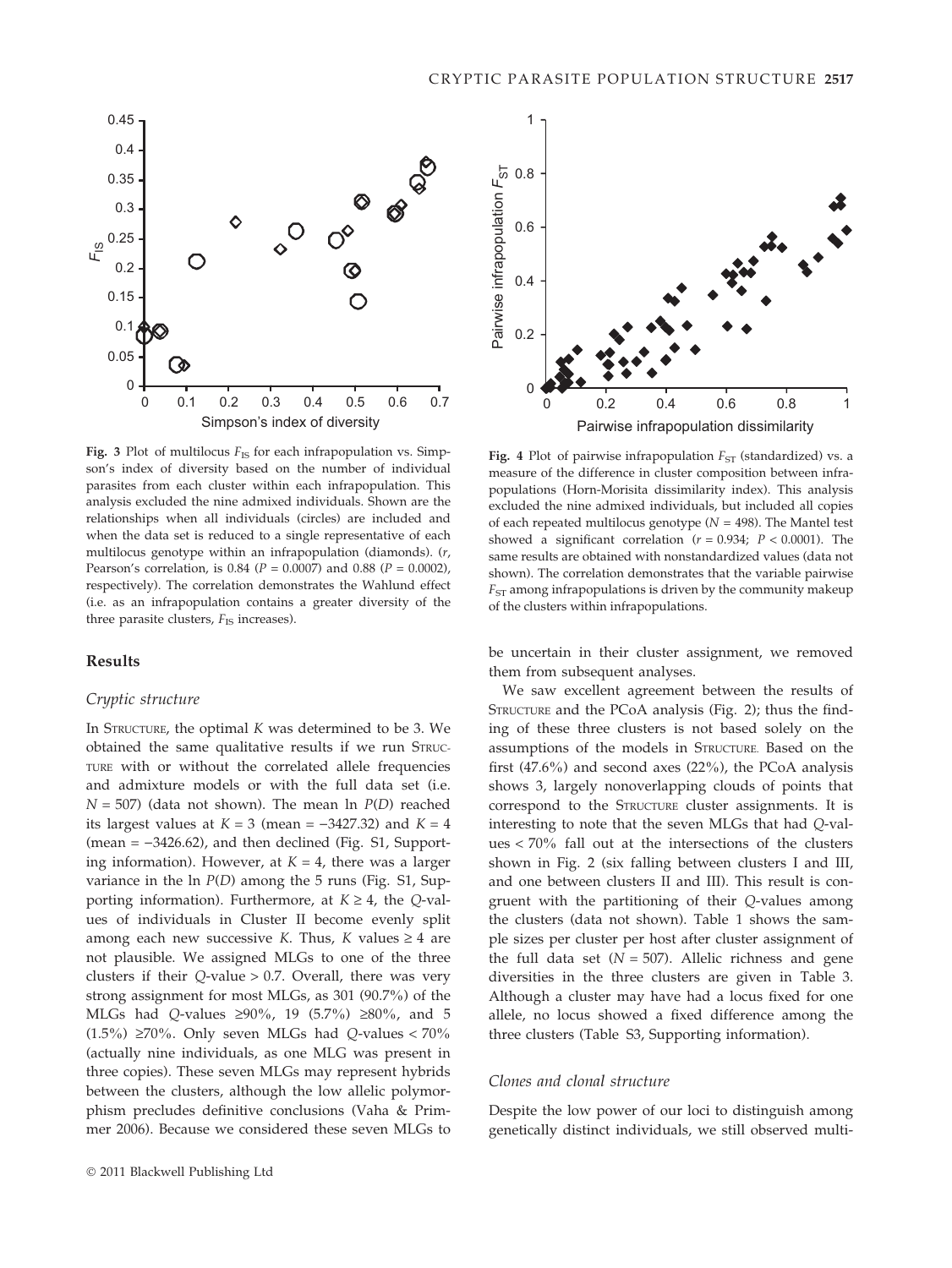

Fig. 5 Demonstration of how cryptic structure can generate an among-locus correlation in average within-infrapopulation  $F_{IS}$  and among-infrapopulation  $F_{ST}$ . (a) Scatterplot of average within-infrapopulation  $F_{IS}$  vs. among-infrapopulation  $F_{ST}$  for each locus.  $F_{IS}$  and  $F_{ST}$ values were generated under a hierarchical F-statistics design of infrapopulations within the component population (as in Table 4). The data set included all copies of each repeated multilocus genotype  $(N = 498)$ , but excluded the nine admixed individuals. Vilas et al. (2003) noticed the same correlation using allozyme data. (b) Average  $F_{\text{IS}}$ within infrapopulations plotted against  $F_{ST}$  among the three clusters. (c)  $F_{ST}$ among infrapopulations plotted against  $F_{ST}$  among the three clusters. Correlations in B and C demonstrate the Wahlund effect in that loci having the greatest allele frequency variance among the three clusters also show the largest average  $F_{IS}$  within infrapopulations and  $F_{ST}$  among infrapopulations (see main text). Shown are standardized values of  $F_{ST}$ ; the same results are obtained with nonstandardized values (data not shown). The numbers 1–7 in each graph correspond to the seven microsatellite loci and are provided so the reader can view the actual allele frequencies in the three clusters, which are given in Table S3 (Supporting information).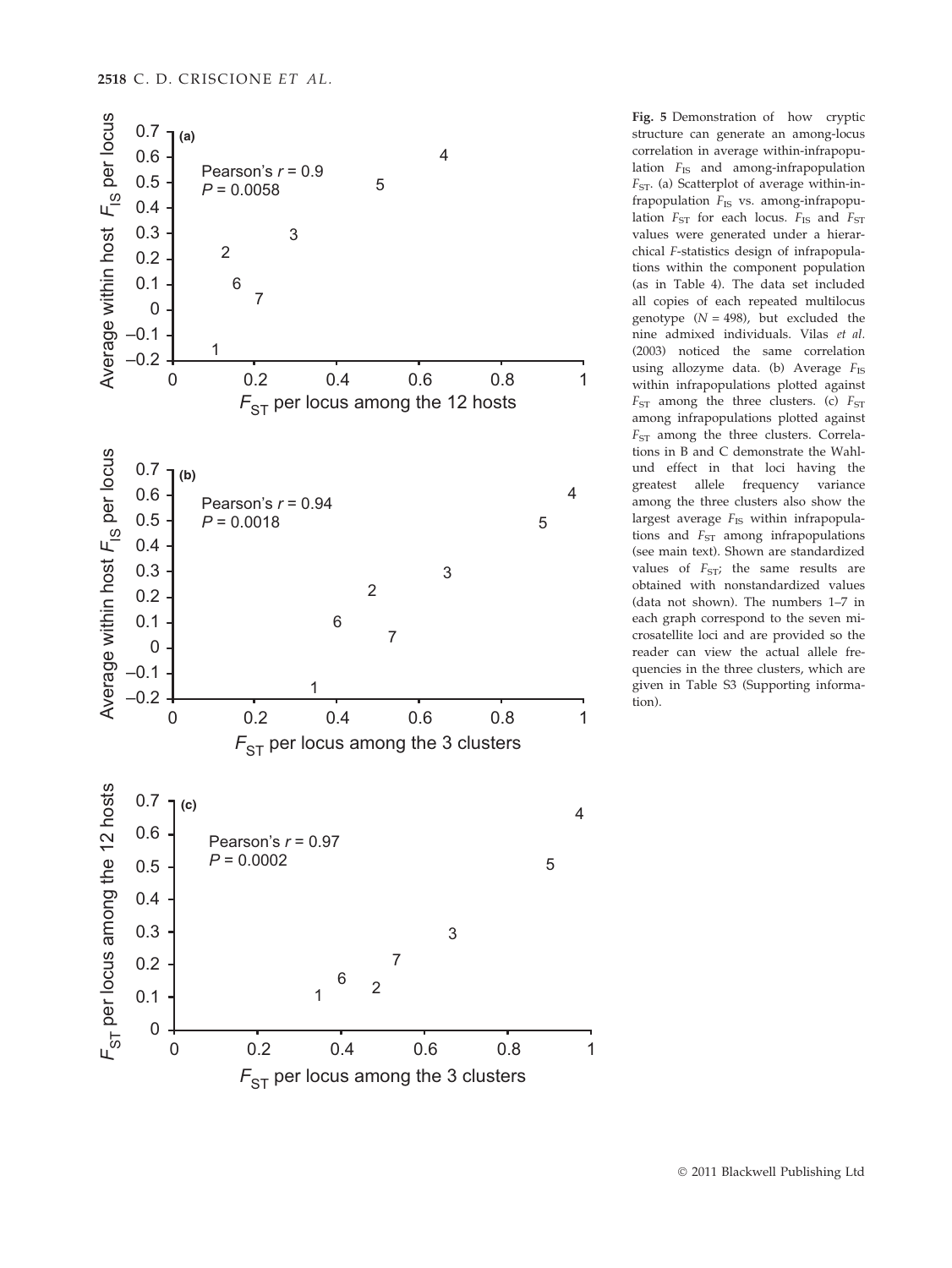copy MLGs with significant  $P_{\text{sex}}$  values in all three clusters (Tables 1 and 2). Furthermore, members of multicopy MLGs having significant  $P_{\text{sex}}$  values also tended to co-occur nonrandomly in the same hosts (Tables 1 and 2). Thus, we believe these individuals are true clones. Table 1 shows the distribution of significant multicopy MLGs (i.e. those judged to be the products of clonal propagation via the  $P_{\text{sex}}$  tests) among hosts. The complete distribution of all multicopy MLGs (significant or otherwise) among hosts, by cluster, is in Table S1 (Supporting information).

The frequency of clones varied among clusters. In Cluster I, there was weak evidence for clonal structure, with as many unique MLGs being generated via simulation ( $n = 88.5$ ) as were observed in the sample ( $n = 89$ ) (Table 2). Thus, it is likely that members of most of the 42 multicopy MLGs observed in Cluster I represent individuals that are products of sexual reproduction and just happen to be identical at all seven loci by chance. Nevertheless, two of these 42 multicopy MLGs had  $P_{\text{sex}} < 0.05$ at  $n = 2$  (Table 1), and members of these two MLGs cooccurred in the same hosts more often than expected by chance alone (Tables 1 and 2). Two additional multicopy MLGs had  $P_{\text{sex}}$  < 0.05 at  $n = 3$  or 4 (Table 1). Because there may be up to three or two individuals that are the product of a sexual event within these two MLGs, we did not test for their cotransmission. Cluster III showed slightly stronger clonal structure, with marginal nonsignificance via simulation ( $P = 0.059$ ; Table 2), and with four of the six multicopy MLGs having  $P_{\text{sex}} < 0.05$  at  $n = 2$ . These multicopy MLGs showed significant nonrandom co-occurrence within hosts; Tables 1 and 2. In contrast, Cluster II shows very strong evidence of clonal structure (only 165 MLGs observed vs. more than 180 expected via simulation;  $P = 0.0001$ ). Furthermore, all 11 multicopy MLGs in this cluster have  $P_{\text{sex}} < 0.05$  at  $n = 2$ , and again, members co-occur within hosts more often than expected by chance (Tables 1 and 2). Therefore, we see evidence for clones in all three clusters, although the amount of clonal structure varies substantially among them, with Cluster II having relatively many clones and Cluster I few.

# Effects of cryptic clusters and clonal reproduction on genetic structure in the sample

The three clusters were well differentiated, with  $F_{ST}$ among them = 0.452 (0.684 standardized) or 0.388 (0.61) in the collapsed dataset of 332 individuals. The effect of that cryptic structure on genetic parameters of the entire component population that ignores cluster membership is clearly illustrated in Table 3. There is very high and significant  $F_{\text{IS}}$  and genotypic disequilibrium in the sample as a whole, but this mostly disappears when each cluster is examined separately. For example,  $F_{IS}$  drops from 0.35 in the sample as a whole, to between 0.015 and 0.028 within clusters. Similarly, all 21 pairwise combinations of loci (100%) show significant genotypic disequilibrium  $(P < 0.05)$  in the whole data set (Table 3). That drops to 7%, 29% and 0% of pairwise combinations being significant when analysed separately for Clusters I, II and III, respectively. Note that the 29% (6 of 21) is in Cluster II, the cluster having the strongest clonality (e.g. all 11 multicopy MLGs have  $P_{\text{sex}}$  < 0.05 at  $n = 2$ ). In the combined probability Z-transform test, Cluster II shows overall significant genotypic disequilibrium (Table 3). If we account for clonal structure by using only one copy of each significant MLG, then only one of 21 comparisons, which is not significant overall, in Cluster II remains significant. The lack of genotypic disequilibria without collapsing multicopy MLGs in Clusters I and III further supports that there is little clonal structure in these two clusters.

Table 4 shows that one would come to very different conclusions about structure within and among infrapopulations if one did not account for the cryptic clusters or the clones.  $F_{ST}$  among hosts (infrapopulations) is large (0.18; 0.31 standardized) and significant for the data set as a whole, but drops to near zero if one looks at each cluster separately.  $F_{ST}$  remains statistically significant in Cluster II until one accounts for clones (collapsing the significant MLGs to one copy per infrapopulations), at which point  $F_{ST}$  goes to near zero. The effect of clones is also apparent in that we see that average  $F_{\text{IS}}$  within hosts increases in Cluster II (though not enough to deviate from Hardy–Weinberg equilibrium) when significant MLGs are collapsed (significant increase in  $F_{\text{IS}}$  across all loci,  $P = 0.016$ Wilcoxon signed-rank test). This is as expected because the presence of clones tends to reduce average  $F_{IS}$  within infrapopulations (Prugnolle et al. 2005a). Thus, the presence of cryptic clusters and of clones causes apparent structure among infrapopulations that disappears when we account for those two phenomena.

We also show that the highly variable  $F_{\text{IS}}$  values that Vilas et al. (2003) observed among infrapopulations results from the cryptic clusters. There is a strong, positive correlation between multilocus  $F_{IS}$  and Simpson's index of cluster diversity in each infrapopulation that holds with or without the inclusion of repeated MLGs (Fig. 3). Here variable Wahlund effects result because infrapopulations differ in their cluster composition, ranging from mostly pure to a mix of individuals from different clusters (cluster compositions reported in Table 1; e.g. host L was pure, carrying individuals only from Cluster I, while host B was mixed, with 10, 11 and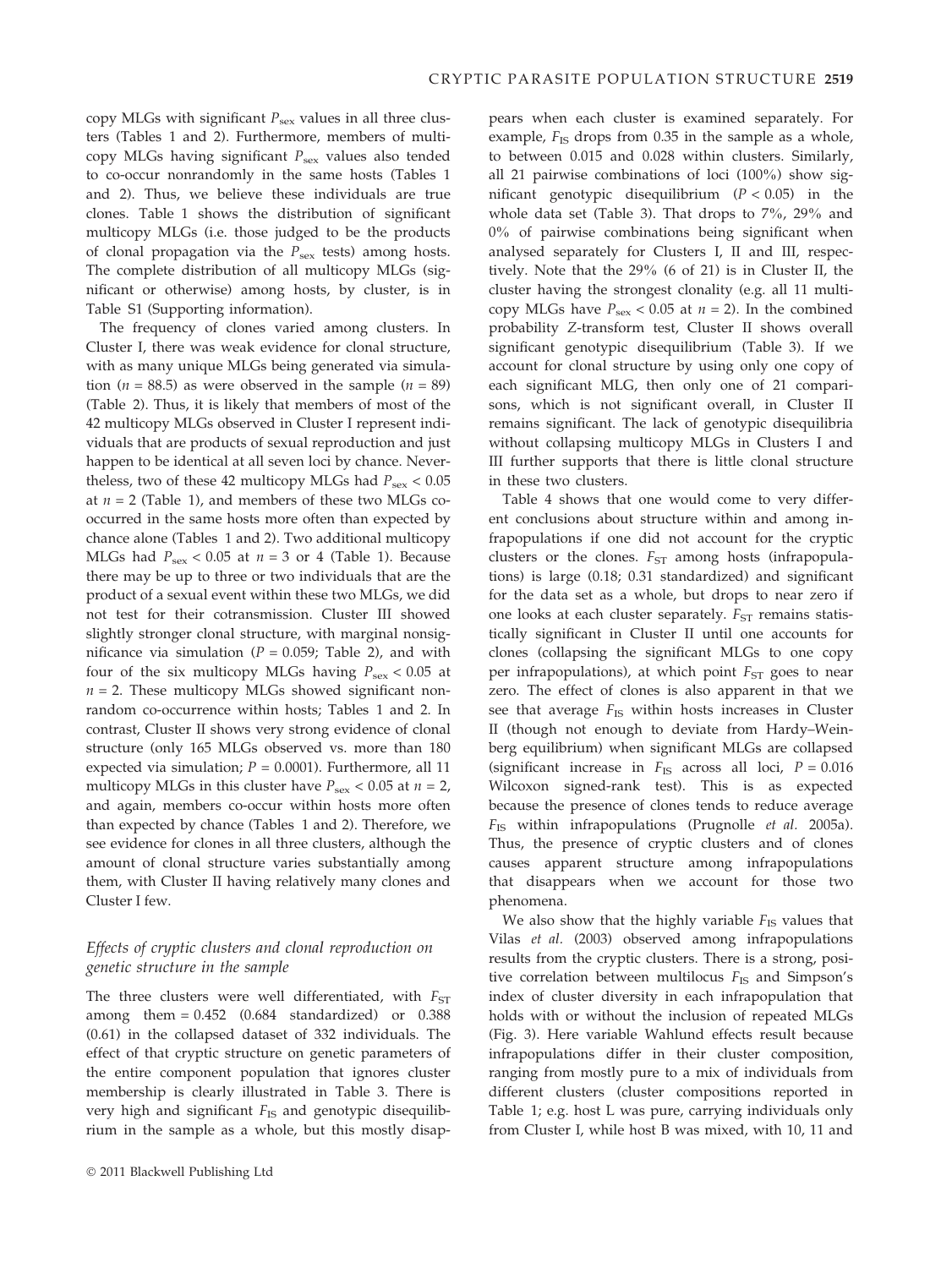six individuals from Clusters I, II and III, respectively). The difference in cluster composition also drives variable pairwise  $F_{ST}$  estimates among infrapopulations such that the greater the cluster-community dissimilarity between infrapopulations, the greater the genetic differentiation (Fig. 4).

# **Discussion**

#### Cryptic structure

Using samples from the same host population, we found the same pattern of high variation in  $F_{IS}$  among loci as Vilas et al. (2003) found using allozymes (Table 5; two-sample test of variance  $P = 0.97$ ; t-test of mean  $P = 0.55$ ). The similar patterns between microsatellites and allozymes rule out that the allozymes themselves generated artifactual deviations from Hardy– Weinberg equilibrium (e.g. via null alleles or misscoring). Thus, the high variation in  $F_{\text{IS}}$  among loci appears to represent a real biological phenomenon. As Vilas et al. (2003) concluded and as we do here, an inbred mating system is unlikely to produce this pattern as there would not be so much variation in  $F_{\text{IS}}$  among loci. Vilas et al. (2003) also noticed a qualitative correlation where allozyme loci having high average within-infrapopulation  $F_{\text{IS}}$  also had the high average  $F_{\text{ST}}$  among infrapopulations. This correlation was mildly nonsignificant (data from Table 3 of Vilas et al. 2003; Pearson's  $r = 0.75$ ,  $P = 0.08$ ). We see the same correlation with microsatellite loci, and it is statistically significant (Fig. 5a). Vilas et al. (2003) argued this pattern is reflective of the Wahlund effect. The logic being that the stochasticity of genetic drift resulted in loci with varying degrees of allele frequency divergence among the groups that were found to be admixed. Thus, loci that have low divergence among groups will show the least amount of heterozygote deficit in admixed infrapopulations and have low  $F_{ST}$  among infrapopulations regardless of the makeup of the infrapopulations (i.e. the frequency of individuals of each cluster within each infrapopulation). In accord with their hypothesis, we observed significant correlations in these latter two relationships (Fig. 5b, c, respectively). This line of reasoning assumes two things: (i) there is random mating within each cluster and (ii) to generate high values of  $F_{ST}$  at diverged loci, individuals of the admixed groups need to occur in different frequencies among infrapopulations. Unfortunately, the amount of tissue needed for allozyme typing precluded the ability to obtain MLGs for individual worms. Thus, Vilas et al. (2003) could not explore the above assumptions in more detail.

Revisiting this system, but this time obtaining MLGs, we find strong evidence that cryptic population genetic structure is indeed the cause of the overall Wahlund effect within the component population of the presumed single fluke species, Lecithochirium fusiforme. Our analyses alone provide clear evidence for the Wahlund effect caused by the presence of three cryptic groups. We see that within each of these clusters, there is random mating once cluster composition is taken into account (discussed below; Tables 3 and 4). It is evident that the frequency of individuals from the three clusters varies among infrapopulations (Table 1) and that their distribution among infrapopulations (Table 1) provides a clear explanation for the variation in multilocus  $F_{\text{IS}}$ among hosts (Fig. 3) and in pairwise  $F_{ST}$  between hosts (Fig. 4).

#### Clonal structure

The life cycle of digeneans includes an obligate larval asexual phase in the mollusc first intermediate host and an obligate adult sexual phase in the definitive host. Thus, when sampling adults, it is critical to determine whether identical MLGs are the result of sexual or clonal reproduction. The reason is that analyses with and without clones yield different answers to questions about transmission or mating systems (Prugnolle et al. 2005a). For example, clonal reproduction in flukes does not reflect reproductive events in the previous parental generation; thus, they should be removed before making  $F_{\text{IS}}$  estimates that will be used to infer the mating system (Criscione & Blouin 2006). To identify clones, population allele frequencies are needed to calculate  $P_{\text{sex}}$  values (Arnaud-Haond et al. 2007). However, if one is dealing with an admixed sample of individuals (e.g. the Wahlund effect as shown here), then population allele frequencies will not be correct. The Wahlund effect could lead to an overestimation of the number of clones present among repeated MLGs because the expected frequency of any given genotype will be lower, especially if there are unique alleles among groups that are admixed. Thus, we are presented with a 'catch-22' as how does one test for clones if there is cryptic structure, but how does one determine structure in the presence of potential clones, which would violate the assumptions of the methods implemented in STRUCTURE? We chose to reduce to the data set to one representative of each MLG and then run the Bayesian clustering algorithm of STRUCTURE. Although this procedure may remove identical individuals that are the product of a sexual rather than clonal event, the effect on the clustering should be less severe than the effect of using allele frequencies from an admixed group to estimate  $P_{\text{sex}}$  values.

We detected multiple copies of clones in all three clusters; however, clonal structure varied among the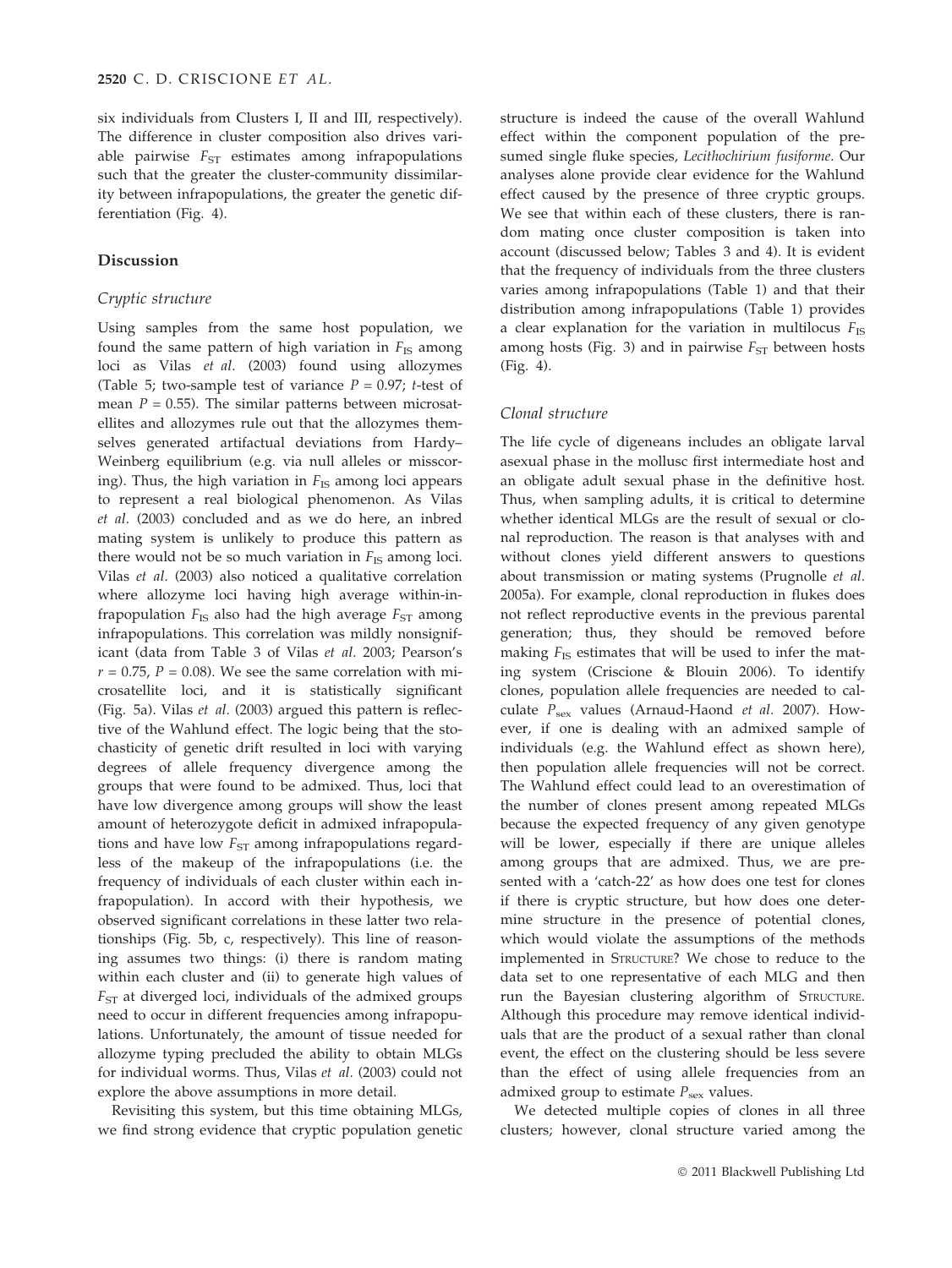three clusters. Cluster II had the most pronounced clonal structure with all 11 repeated MLG testing as significant clones. This yields a percentage of truly unique MLGs to genotyped individuals of 89% (165/186). Cluster III had a percentage of  $95\%$  (73/77) as all nonsignificant repeated MLGs are considered the product of sexual reproduction and thus are unique clones. Cluster I had a percentage of 99% (233/235) or 97% (228/235 if all four MLGs in Table 1 are considered clones). Comparing our results with those from studies where clone significance was tested across the entire component population, Clusters I and III have values comparable to those in other trematodes having fully aquatic life cycles. For example, in the only other study in definitive hosts, Criscione & Blouin (2006) observed between 99% and 100% of unique MLGs to genotyped individuals in Plagioporus shawi. Other studies have been conducted at the second intermediate host level and reported values of 97% for Diplostomum pseudospathaceum in sticklebacks (Rauch et al. 2005), 97% and 98% for Maritrema novaezealandensis in crabs and amphipods, respectively (Keeney et al. 2007a,b), and 98% in Gymnophallus sp. in cockles (Leung et al. 2009).

# Transmission and mating systems

When viewed collectively (not taking into account clones or cryptic clusters), the component population of L. fusiforme appears to reject the hypothesis that fully aquatic transmission promotes mixing of larval parasites before recruitment into definitive hosts. However, after parsing the sample into its three cryptic genetic clusters, we see that the apparent differentiation among infrapopulations and the heterozygote deficiencies within infrapopulations disappear. True multicopy clones were not abundant enough to affect those parameters in Clusters I and III, but did have a noticeable effect in Cluster II.

It is interesting that the three cryptic clusters differ in their clonal structure. There was evidence for only weak clonal structure in Cluster I based on the randomizations and that very few MLGs had significant  $P_{\text{sex}}$  values (Table 2). This could be because of lower power (low allelic variation), but the lack of genotypic disequilibrium (only  $\sim$ 7% of loci comparisons; Table 3) when all copies of MLGs are included suggests that the identical MLGs really are not clones, but are products of sexual reproduction. For Cluster I, there is no genetic subdivision among infrapopulations and no deviation from random mating expectations, whether or not you adjust for the few observed clones. Cluster III has slightly more clonal structure, but again not enough to substantially affect among-infrapopulation differentiation or F<sub>IS</sub> within infrapopulations. Thus, for Clusters I and III, we see 'panmixia' across their component populations (i.e. support for the aquatic mixing hypothesis). In contrast, clonal structure does impact the genetic structure in Cluster II. In particular, when repeated copies of clones are not removed from the analysis, there is more genotypic disequilibria  $(\sim29\%$  of loci comparisons; Table 3) and there is significant genetic structure among infrapopulations (Table 4). When clones are removed, there is reduced (and not significant overall) genotypic disequilibria (only  $\sim$ 4% of loci comparisons; Table 3), a slight increase in  $F_{\text{IS}}$  (but still nonsignificant), and no genetic structure among infrapopulations (Table 4). By removing clones, one can interpret the level of mixing prior to the clonal phase of the parasite, i.e. prior to infecting the mollusc first intermediate host (Prugnolle et al. 2005a) and can infer the mating system of the prior adult generation. Thus, in Cluster II we see random mating in the prior adult generation and high mixing of larval parasites prior to mollusc definitive hosts. But, subsequent cotransmission of clones into definitive hosts increased levels of genetic differentiation among infrapopulations. These dynamics are in agreement with the theoretical work by Prugnolle et al. (2005a).

In summary, all clusters show mixing of parasites before infecting the mollusc first intermediate host. There is some clonal aggregation from the mollusc to the definitive host (mostly in Cluster II, although all three clusters tested significant for coclonal transmission), but this level of clonal structure does not have a major impact on causing deviations from random mating as evidenced by the nonsignificant  $F_{\text{IS}}$  values. Therefore, these data support the hypothesis that parasites that cycle in fully aquatic habitats will have a panmictic component population structure. See Criscione & Blouin (2006) for a discussion that compares population genetic patterns among aquatic and terrestrial flatworm parasite systems.

#### What are the three cryptic clusters?

Why do we find three morphologically identical and apparently reproductively isolated groups in apparent sympatry? It is worth mentioning a few potential and not necessarily mutually exclusive, hypotheses as they provide future avenues of study. (1) The three clusters could obviously represent true cryptic species. Undeniably, the identification of digenean cryptic species is becoming more common as more studies utilize molecular markers (Criscione & Blouin 2004; Miura et al. 2005; Locke et al. 2010; Pérez-Ponce de León & Nadler 2010; Razo-Mendivil et al. 2010). For example, Criscione & Blouin (2004) found evidence for cryptic species of hemiurid digeneans infecting the same individual fish hosts, just as in this study. However, if these are cryptic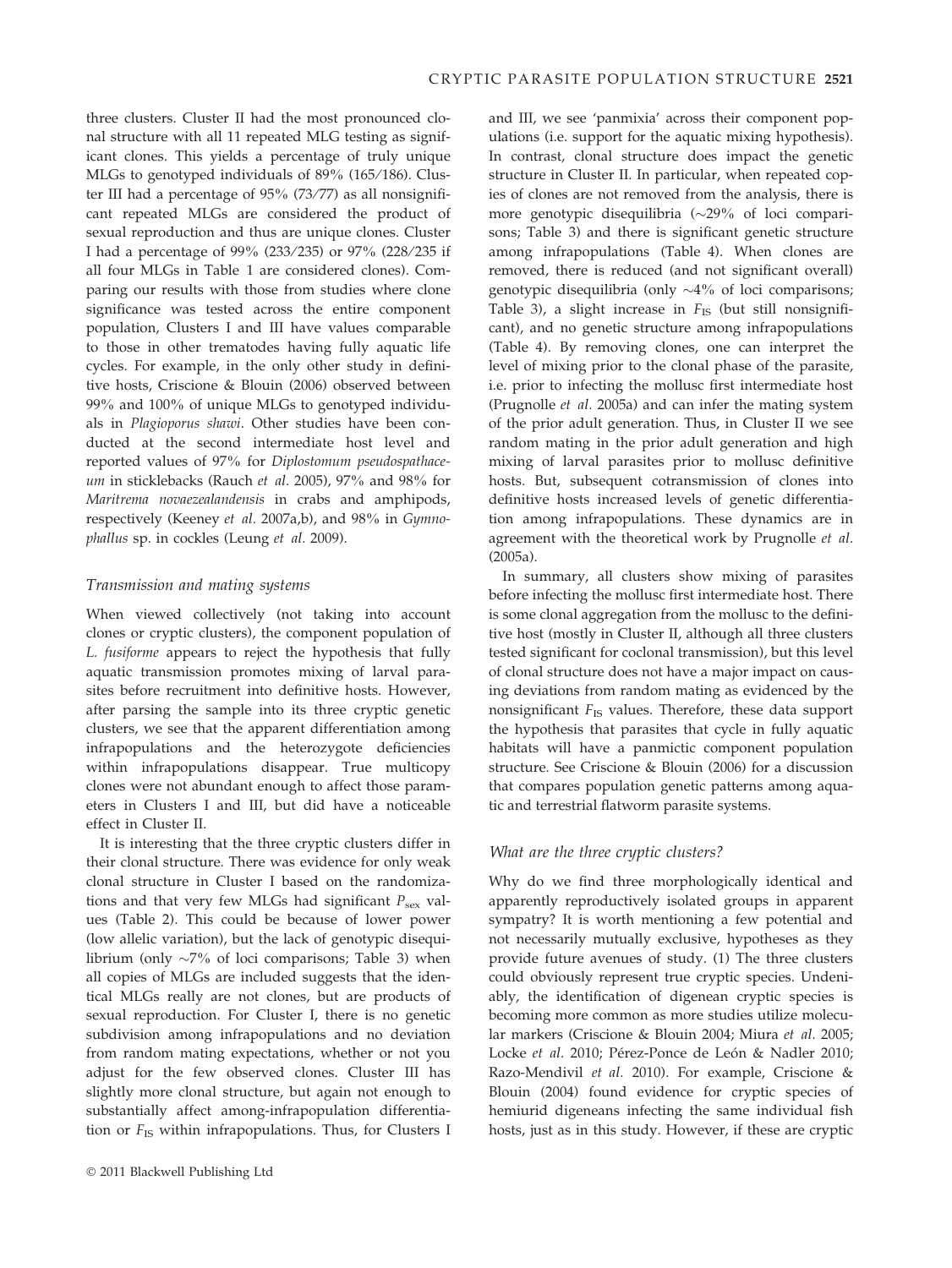species in our 'L. fusiforme' sample, then they must be very recently diverged because there are no fixed allelic differences among the clusters (Table S3), the loci amplified equally well in all three clusters, and the  $F_{ST}$ values between the three clusters were on the scale of what has been observed among highly geographically structured conspecifics [nonstandardized  $F_{ST}$  between I vs. II = 0.492 (0.733 standardized), I vs. III = 0.449  $(0.627)$ , and II vs. III = 0.347  $(0.601)$  with repeated MLGs, and I vs. II =  $0.435$  (0.707), I vs. III =  $0.338$  (0.515), and II vs. III =  $0.343$  (0.598) using only unique MLGs]. For example, these values are in the range of those reported for geographically separated, conspecific populations of a digenean parasite of salmon in Oregon (Plagioporus shawi; Criscione & Blouin 2007) and for conspecific populations of vertebrates such as amphibians (e.g. Blouin et al. 2010). If they are good species, it is interesting to speculate on what keeps them genetically distinct in sympatry (after all, we did identify apparent hybrids). Perhaps each uses a unique intermediate host and disruptive selection maintains mating barriers.

It is worth noting that Bartoli & Gibson (2007) recently placed L. fusiforme as a junior synonym of L. grandiporum based on morphological comparisons of specimens from C. conger and the moray eel, Muraena helena, off Corsica in the Western Mediterranean. Yet we found three reproductively isolated groups in a single bay. Given the extensive morphological variation of many characters given by Bartoli & Gibson (2007), additional molecular data from specimens of different definitive host species and geographical locations should be obtained to help elucidate the potential for cryptic species and phenotypic plasticity.

The next two hypotheses invoke a single species, but argue for either temporal or spatial separation in transmission. (2) A mixture of flukes that are the product of different temporal breeding events could cause the Wahlund effect we observed. In this case, temporally isolated breeding units produce offspring cohorts with different allele frequencies. Different temporal cohorts may end up in the same infrapopulation because the parasites can live for extended periods of time in the fish, third intermediate hosts. A similar phenomenon is observed in Pacific salmon when individuals of different brood years unite in each year's spawning population, thereby creating a transient Wahlund effect that would disappear in the progeny (Waples 1990). We find it unlikely that just three well-defined clusters with such high levels of genetic differentiation would appear under these dynamics, but it is worth mentioning the possibility. (3) A third hypothesis is that there is one species but three geographically separate transmission cycles. Under this hypothesis, the hosts we sampled represent sinks. Plenty of 'hybrid' offspring are produced in those hosts, but these hybrids never transmit to the next generation. This could occur, for example, if three genetically differentiated source populations send offspring into the bay (say via the fish, third intermediate hosts), and the life cycle cannot be completed within the bay, perhaps owing to the absence of a critical intermediate host. One could even imagine a scenario in which this source-sink phenomenon occurs on a much smaller scale within the bay (e.g. if successful transmission depends on a particular habitat that may be patchy and if the eels are sedentary and territorial). These ideas are purely speculative, but given how frequently molecular ecologists stumble upon cryptic 'species' in molecular surveys of helminths, it is worth considering what features of parasite life cycles might predispose them to so much apparent differentiation in sympatry.

## Concluding remarks

Although population genetic studies are increasing among parasitic taxa, there is still a paucity of such data given the taxonomic and life-history variation found among organisms with a parasitic life style. Our data serve to illustrate one of many future surprises that we expect from population genetic studies in parasites. In general, we suspect that cryptic structure could be commonplace among organisms with limited morphology or complex life histories. The methods we employ can be applied to a diversity of organisms to tease apart apparent deviations from equilibrium. As seen here, there is more than meets the eye in that cryptic structure can be found on a small geographical scale and be present within a given individual host, but that the causes may not be obvious. A naive analysis of this data set would have concluded that there is strong structure among infrapopulations sampled on a small geographical scale—a clear rejection of aquatic mixing hypothesis. But in fact, that structure is driven mostly by the cryptic clusters and to a lesser extent by the presence of clones. At the level of sexually reproducing parasites within clusters, there is random recruitment among hosts. Thus, this data set supports the hypothesis that parasites with complete aquatic transmission will have panmictic structure among hosts within a given host population. In addition, our data provide some of the first empirical support (see also Prugnolle et al. 2005b) for the theoretical expectations of how clonal variance impacts trematode population genetic structure (Prugnolle et al. 2005a).

#### Acknowledgements

RV was supported by a PD/MEC fellowship from the European Union and the Spanish Ministry of Education and Sci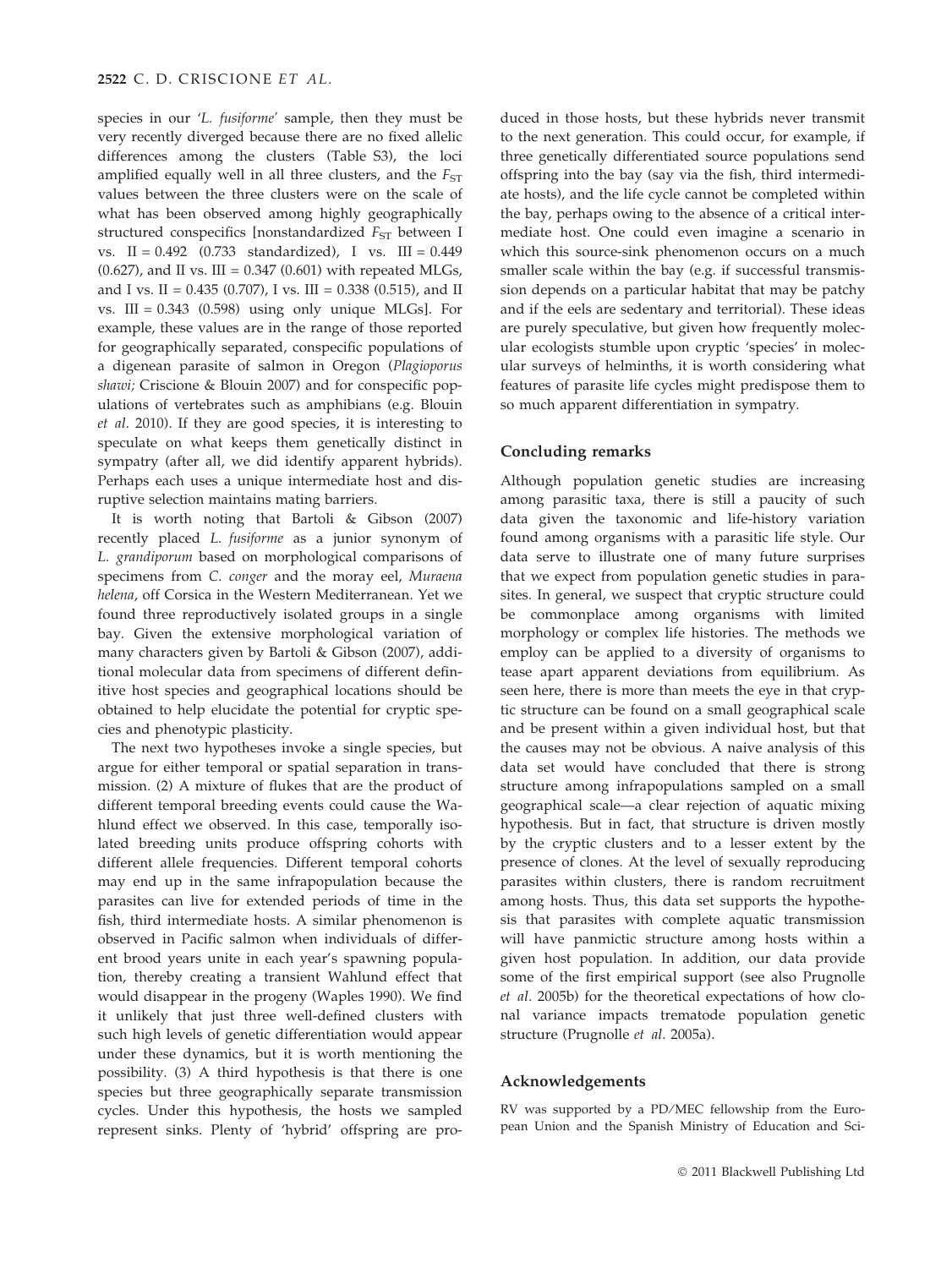ence. We thank the OSU Center for Genome Research and Biocomputing for the genotyping.

#### References

- Arnaud-Haond S, Belkhir K (2007) GENCLONE: a computer program to analyse genotypic data, test for clonality and describe spatial clonal organization. Molecular Ecology Notes, 7, 15–17.
- Arnaud-Haond S, Duarte CM, Alberto F, Serrao EA (2007) Standardizing methods to address clonality in population studies. Molecular Ecology, 16, 5115–5139.
- Bartoli P, Gibson DI (2007) The status of Lecithochirium grandiporum (Rudolphi, 1819) (Digenea: Hemiuridae), a rarely reported and poorly known species from the Mediterranean moray eel Muraena helena L. in the Western Mediterranean. Systematic Parasitology, 68, 183–194.
- Belkhir K, Borsa P, Chikhi L, Rausfast N, Bonhomme F (2004) GENETIX 4.05, Windows TM Software for Population Genetics. Laboratoire Génome, Populations, Interactions, CNRS UMR 5000, Université Montpellier II, Montpellier, France.
- Blouin MS, Phillipsen IC, Monsen KJ (2010) Population structure and conservation genetics of the Oregon spotted frog, Rana pretiosa. Conservation Genetics, 11, 2179–2194.
- Bush AO, Lafferty KD, Lotz JM, Shostak AW (1997) Parasitology meets ecology on its own terms: Margolis et al. revisited. Journal of Parasitology, 83, 575–583.
- Bush AO, Fernandez JC, Esch GW, Seed JR (2001) Parasitism: The Diversity and Ecology of Animal Parasites. Cambridge University Press, Cambridge.
- Cornell SJ, Isham VS, Smith G, Grenfell BT (2003) Spatial parasite transmission, drug resistance, and the spread of rare genes. Proceedings of the National Academy of Sciences, 100, 7401–7405.
- Criscione CD, Blouin MS (2004) Life cycles shape parasite evolution: comparative population genetics of salmon trematodes. Evolution, 58, 198–202.
- Criscione CD, Blouin MS (2005) Effective sizes of macroparasite populations: a conceptual model. Trends in Parasitology, 21, 212–217.
- Criscione CD, Blouin MS (2006) Minimal selfing, few clones, and no among-host genetic structure in a hermaphroditic parasite with asexual larval propagation. Evolution, 60, 553– 562.
- Criscione CD, Blouin MS (2007) Parasite phylogeographical congruence with salmon host evolutionarily significant units: implications for salmon conservation. Molecular Ecology, 16, 993–1005.
- Criscione CD, Poulin R, Blouin MS (2005) Molecular ecology of parasites: elucidating ecological and microevolutionary processes. Molecular Ecology, 14, 2247–2257.
- Falush D, Stephens M, Pritchard JK (2003) Inference of population structure using multilocus genotype data: linked loci and correlated allele frequencies. Genetics, 164, 1567– 1587.
- Gibson DI, Bray RA (1986) The Hemiuridae (Digenea) of fishes form the north-east Atlantic. Bulletin of the British Museum (Natural History), Zoology Series, 51, 1–125.
- Goudet J (1995) FSTAT (Version 1.2): a computer program to calculate F-statistics. Journal of Heredity, 86, 485–486.
- Gregorius HR (2005) Testing for clonal propagation. Heredity, 94, 173–179.
- Jarne P, Theron A (2001) Genetic structure in natural populations of flukes and snails: a practical approach and review. Parasitology, 123, S27–S40.
- Jombart T (2008) ADEGENET: a R package for the multivariate analysis of genetic markers. Bioinformatics, 24, 1403–1405.
- Keeney DB, Waters JM, Poulin R (2007a) Clonal diversity of the marine trematode Maritrema novaezealandensis within intermediate hosts: the molecular ecology of parasite life cycles. Molecular Ecology, 16, 431–439.
- Keeney DB, Waters JM, Poulin R (2007b) Diversity of trematode genetic clones within amphipods and the timing of same-clone infections. International Journal for Parasitology, 37, 351–357.
- Krebs CJ (1999) Ecological Methodology. Benjamin/Cummings, Menlo Park, California.
- Leung TLF, Poulin R, Keeney DB (2009) Accumulation of diverse parasite genotypes within the bivalve second intermediate host of the digenean Gymnophallus sp. International Journal for Parasitology, 39, 327–331.
- Locke SA, McLaughlin JD, Dayanandan S, Marcogliese DJ (2010) Diversity and specificity in Diplostomum spp. metacercariae in freshwater fishes revealed by cytochrome c oxidase I and internal transcribed spacer sequences. International Journal for Parasitology, 40, 333–343.
- Lydeard C, Mulvey M, Aho JM, Kennedy PK (1989) Genetic variability among natural populations of the liver fluke in Fascioloides magna in white-tailed deer, Odocoileus virginianus. Canadian Journal of Zoology, 67, 2021–2025.
- Matthews BF, Matthews RA (1988) The ecsoma in hemiuridae (Digenea, Hemiuroidea): tegumental structure and function in the mesocercaria and the metacercaria of Lecithochirium furcolabiatum (Jones, 1933) Dawes, 1947. Journal of Helminthology, 62, 317–330.
- Meirmans PG (2006) Using the AMOVA framework to estimate a standardized genetic differentiation measure. Evolution, 60, 2399–2402.
- Miura O, Kuris AM, Torchin ME, Hechinger RF, Dunham EJ, Chiba S (2005) Molecular-genetic analyses reveal cryptic species of trematodes in the intertidal gastropod, Batillaria cumingi (Crosse). International Journal for Parasitology, 35, 793–801.
- Nadler SA (1995) Microevolution and the genetic structure of parasite populations. Journal of Parasitology, 81, 395–403.
- Peakall R, Smouse PE (2006) GENALEX 6: genetic analysis in Excel. Population genetic software for teaching and research. Molecular Ecology Notes, 6, 288–295.
- Pérez-Ponce de León G, Nadler SA (2010) What we don't recognize can hurt us: a plea for awareness about cryptic species. Journal of Parasitology, 96, 453–464.
- Prugnolle F, Liu H, de Meeus T, Balloux F (2005a) Population genetics of complex life-cycle parasites: an illustration with trematodes. International Journal of Parasitology, 35, 255–263.
- Prugnolle F, Roze D, Theron A, de Meeus T (2005b) F-statistics under alternation of sexual and asexual reproduction: a model and data from schistosomes (platyhelminth parasites). Molecular Ecology, 14, 1355–1365.
- Rauch G, Kalbe M, Reusch TBH (2005) How a complex life cycle can improve a parasite's sex life. Journal of Evolutionary Biology, 18, 1069–1075.